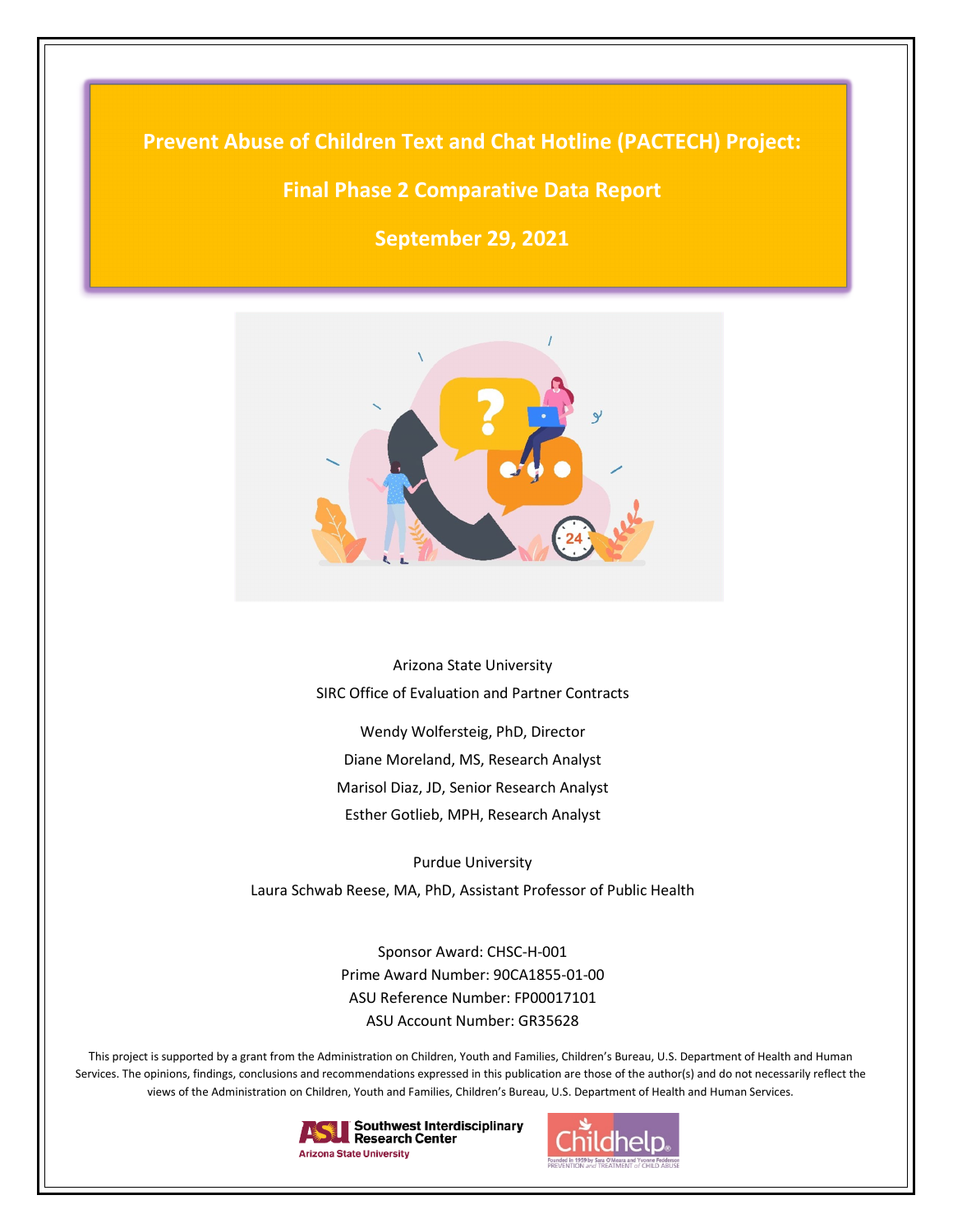# <span id="page-1-0"></span>TABLE OF CONTENTS

| Research Question 2: How effective is PACTECH at communicating with youth, who may be victims of maltreatment and            |  |
|------------------------------------------------------------------------------------------------------------------------------|--|
|                                                                                                                              |  |
|                                                                                                                              |  |
|                                                                                                                              |  |
|                                                                                                                              |  |
| Research Question 3: How effective is PACTECH at engaging with youth to build skills, provide resources and information to   |  |
|                                                                                                                              |  |
|                                                                                                                              |  |
|                                                                                                                              |  |
|                                                                                                                              |  |
|                                                                                                                              |  |
| Research Question 4: What are the demographic characteristics and presenting issues of help seekers that use a text and chat |  |
|                                                                                                                              |  |
|                                                                                                                              |  |
|                                                                                                                              |  |
|                                                                                                                              |  |
|                                                                                                                              |  |
|                                                                                                                              |  |
|                                                                                                                              |  |
|                                                                                                                              |  |
|                                                                                                                              |  |
|                                                                                                                              |  |
| Research Question 5: What are the best practices for counselors that will engage help seekers in text and chat-based         |  |
|                                                                                                                              |  |
|                                                                                                                              |  |
|                                                                                                                              |  |
|                                                                                                                              |  |
|                                                                                                                              |  |
|                                                                                                                              |  |
|                                                                                                                              |  |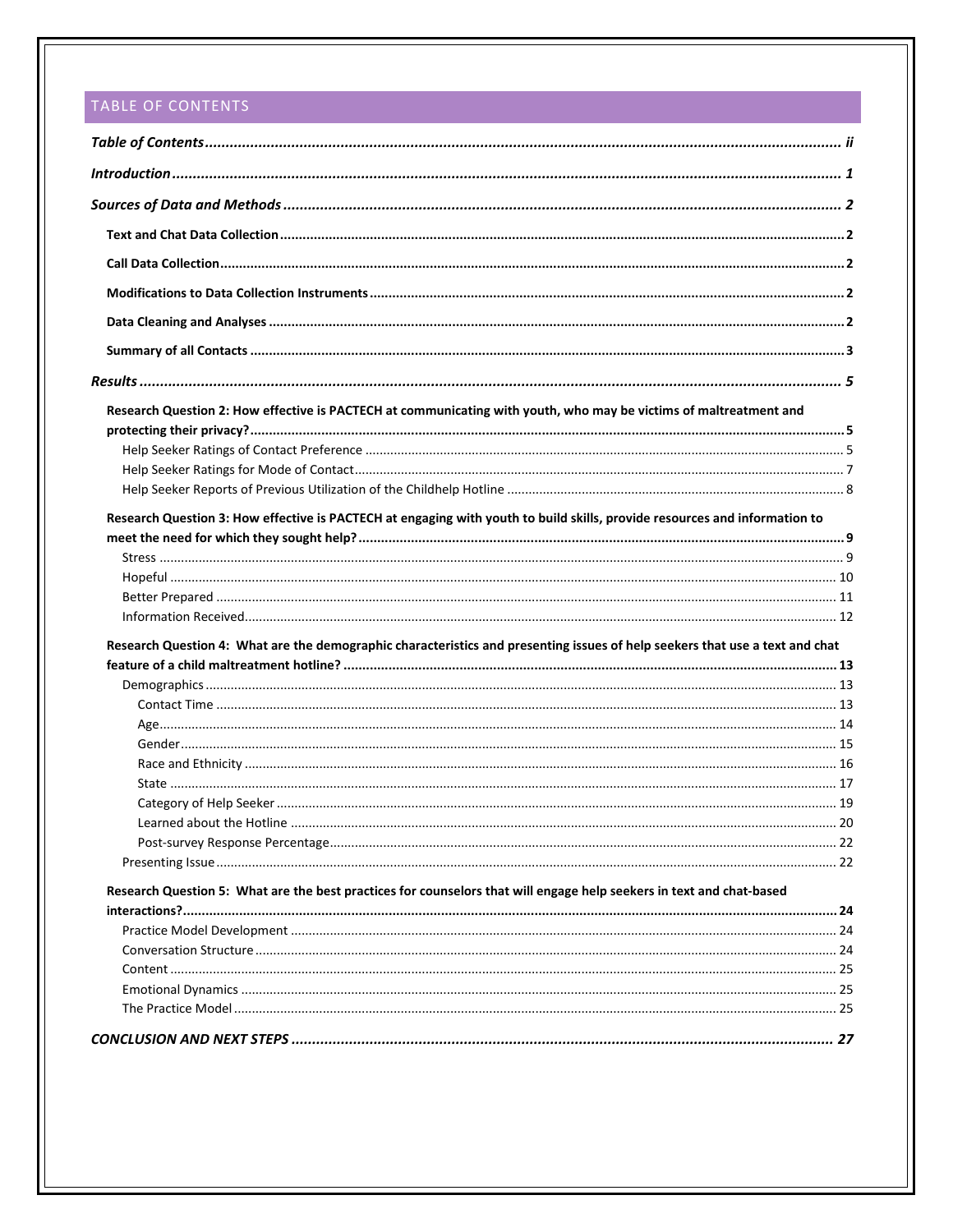### **List of Tables and Figures**



Acknowledgements:

The authors wish to thank our exceptional partners, Julie Murphy from James Bell Associates, Inc., and Laura Schwab Reese from Purdue University. We are so grateful for your expertise and invaluable support in this project.

We would also like to thank the Childhelp staff and hotline counselors. Your hard work, support, and assistance are greatly appreciated.

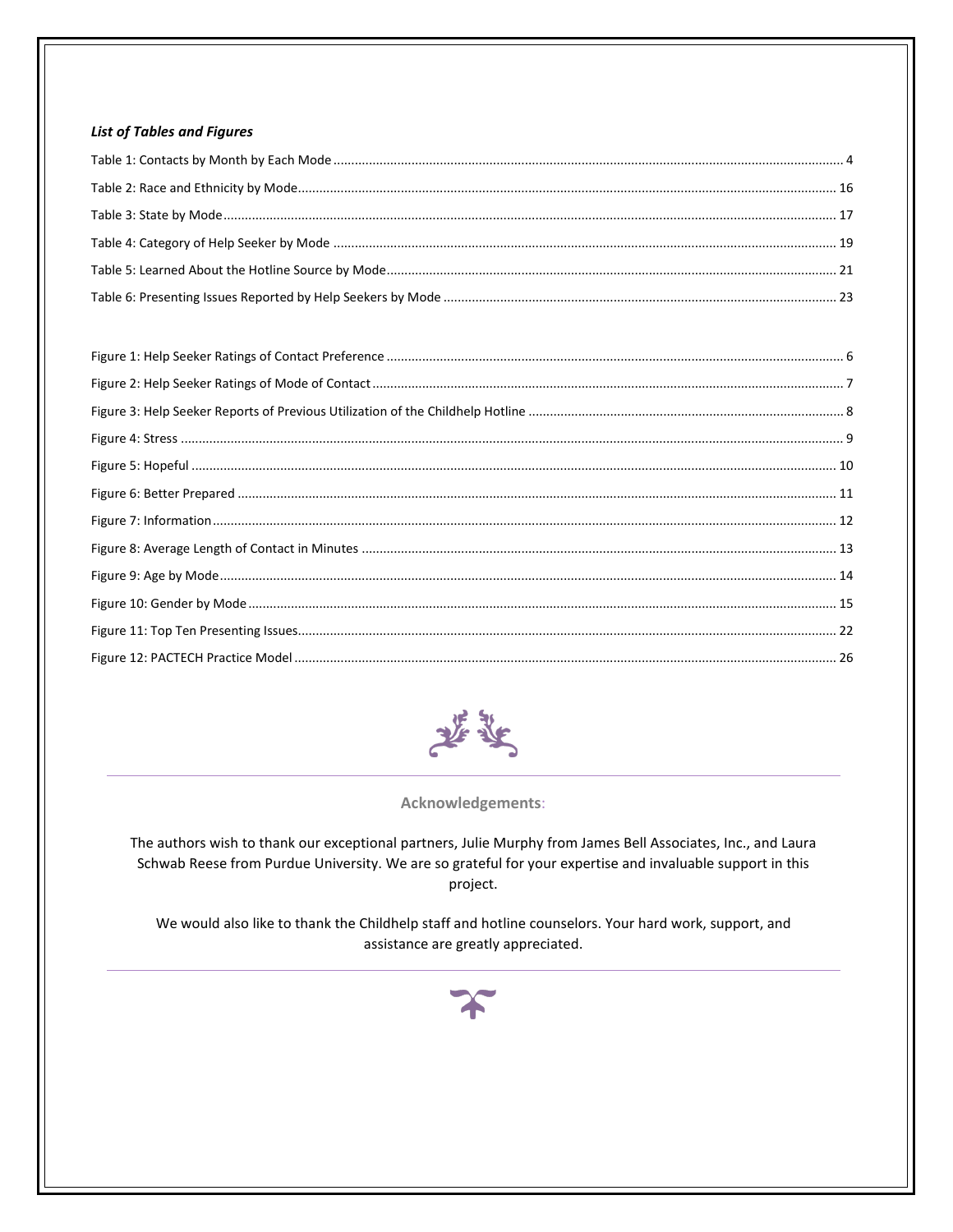# <span id="page-3-0"></span>INTRODUCTION

This report examines the Childhelp Prevent Abuse of Children Text and Chat Hotline (PACTECH) Project supported by Grant No. 90CA1855 from the Administration on Children, Youth and Families, Children's Bureau, U.S. Department of Health and Human Services. The PACTECH intervention offers text and live chat services for help seekers looking for information, support, and resources related to child abuse. Childhelp provides oversight of the PACTECH project to help determine best practices and protocols regarding the use of text and chat in the child abuse and neglect helpline environment, adding to the call service already in place. This project focuses on serving help seekers in the target population of youth ages 13-24.

Childhelp partnered with Arizona State University's Southwest Interdisciplinary Research Center (ASU-SIRC) for the quantitative research and evaluation components of PACTECH. The research design uses both a formative evaluation to report and improve implementation and a summative evaluation strategy to report outcomes. Text services became available nationally 24 hours, 7 days a week, on February 1, 2019, with live chat quickly following in April 2019. The addition of call post-surveys for a comparison group was initiated in February 2020.

Evaluation of the effectiveness of PACTECH is measured with data collected through surveys comparing chat, text, and call contacts. This report summarizes the 12 months of help-seeker data collected during the research Phase 2 of the project from June 2020 through May of 2021. These data were analyzed to determine if chat and text help seekers had similar outcomes to call help seekers. Additional statistical analysis using the chi-square test was conducted to examine relationships between demographic variables (age, gender, ethnicity/race) and post-survey items within each modality used. Results are reported within the Research Question 4 section of this report.

There are five Research Questions (RQ) for the PACTECH project:

**RQ 1: What are the best practices and protocols in implementing text or chat-based technology for a hotline?**

**RQ 2: How effective is PACTECH at communicating with youth who may be victims of maltreatment and protecting their privacy?**

**RQ 3: How effective is PACTECH at engaging with youth to build skills, provide resources and information to meet the need for which they sought help?**

**RQ 4: What are the demographic characteristics and presenting issues of help seekers that use a text and chat feature of a child maltreatment hotline?** 

**RQ 5: What are the best practices for counselors that will engage help seekers in text and chat-based interactions?**

Data were also examined by level of intervention and contact mode (call, chat, and text). Level 1 intervention contacts are informational exchanges and brief. Level 2 contacts are educational and supportive-based contacts, identifying presenting issues, assessing resources available, and action planning. Level 3 contacts are crisis-oriented and utilize the interventions employed in Level 2 and apply more acute, crisis intervention responses. This 12-month data report examines RQ2, RQ3, and RQ4. The first research question pertains to programmatic implementation gleaned from call, chat, and text software used by counselors. The fifth research question, RQ5, examined qualitative data and was reviewed by qualitative researcher specialist Dr. Laura Schwab Reese, Assistant Professor of Public Health at Purdue University.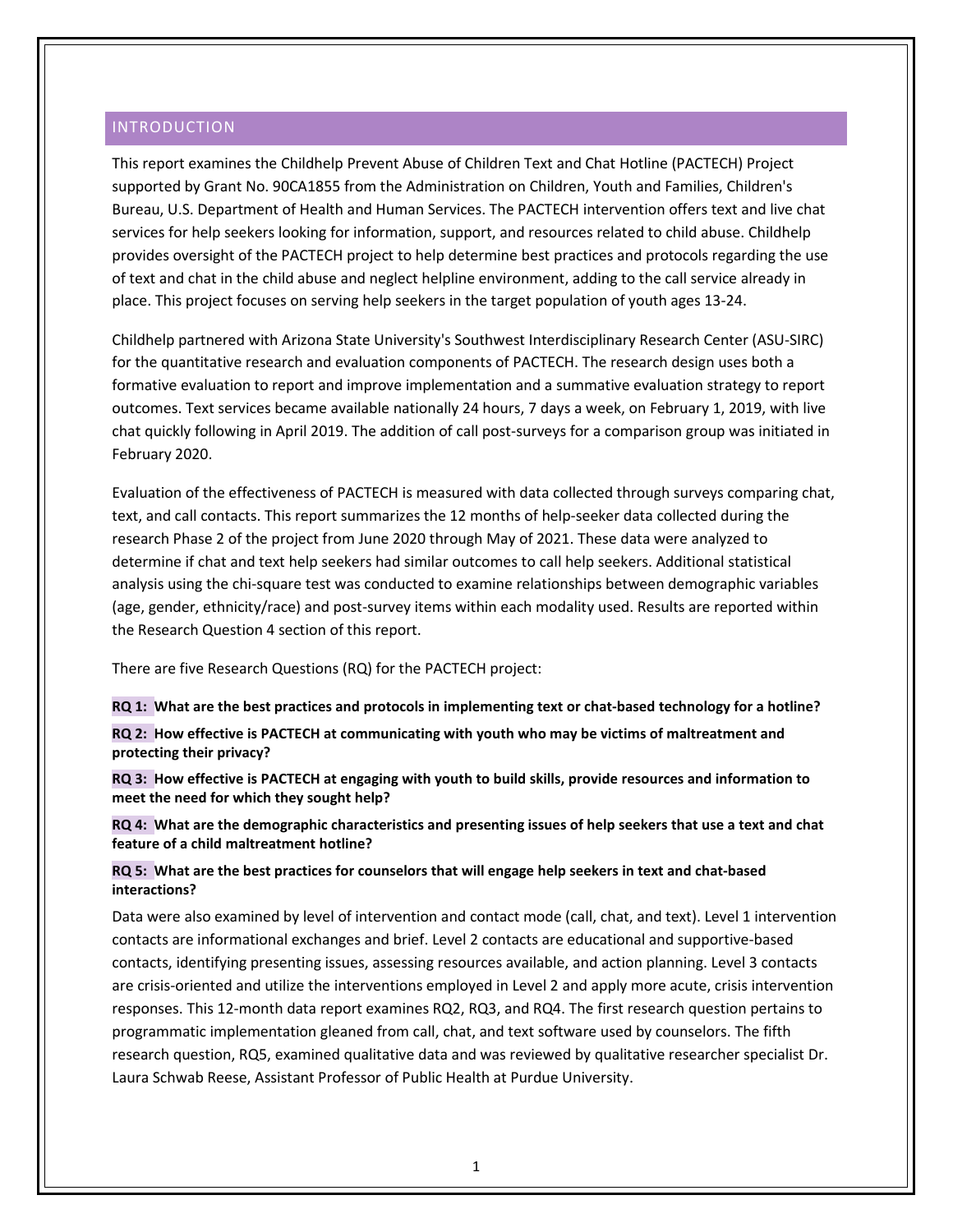# <span id="page-4-0"></span>SOURCES OF DATA AND METHODS

#### <span id="page-4-1"></span>TEXT AND CHAT DATA COLLECTION

All text and chat users are offered surveys before and after their exchange with a counselor. With the initiation of a text or chat, the help seeker immediately receives a message that includes information about the user agreement and information about the number of demographic survey questions. The help seeker is then presented with the opening survey for text and chat, a demographic survey before the interaction with a counselor. After a text or chat session, the counselor sends a pre-populated message letting the help seeker know that they have access to a post-survey, which collects information on knowledge, attitude, and behavior outcomes. Messaging also includes that the survey is voluntary and can be completed at a later date. Survey information populates into the associated call report data form through iCarol.

The iCarol system is used to collect help seeker data. Upon initiating each session for all contacts, counselors record demographic answers about the help seeker and continue collecting several data items throughout the session. These data items include the following: date of contact, time/length of contact, gender, agerange, caller relation to issue (parent, self, teacher, etc.), call content, interaction with the caller, action plan developed, level of intervention provided, how they heard about the hotline, and reaction to service.

### <span id="page-4-2"></span>CALL DATA COLLECTION

The sampling method used for selecting call post-survey participants is a non-probability, voluntary sample of all youth callers, ages 13-24. In February 2020, a phone-based automated survey was created and pilottested the survey measures designed for callers. PACTECH data were collected using two systems: iCarol and NICE inContact. iCarol is a subscription-based helpline software management system that automates all of the processes associated with managing a hotline. iCarol collects data that are used to assess and measure critical aspects of the PACTECH project. Data were entered into the iCarol contact report form in a timely and accurate manner. NICE inContact provides the phone survey and is a cloud customer platform that allowed for the iCarol report number to be connected to the phone survey when the caller opted to take the survey.

### <span id="page-4-3"></span>MODIFICATIONS TO DATA COLLECTION INSTRUMENTS

A call comparison pilot data report was completed on April 15, 2020, and examined outcomes for help seekers who called the hotline compared to help seekers who contacted the hotline through text or online chat. After reviewing the findings from the call comparison pilot report, adjustments to data collection items were made. Survey items and response categories for all modes were finalized, and changes in the iCarol and NICE inContact system were carried out before June 1, 2020. Phase 2 of the project includes data collected for 12 months (June 2020-May 2021), with quarterly data reports being prepared and submitted in October, January, and April. This report serves as the 12-month comprehensive data report encompassing all data collected during the research phase, Phase 2, of the project.

# <span id="page-4-4"></span>DATA CLEANING AND ANALYSES

For this 12-month comprehensive data report of Phase 2, iCarol data were securely transferred following collection to ASU from Childhelp in an Excel spreadsheet. Monthly Excel files were cleaned, new variables were created, and data were analyzed before merging with the previous month's data. A data dashboard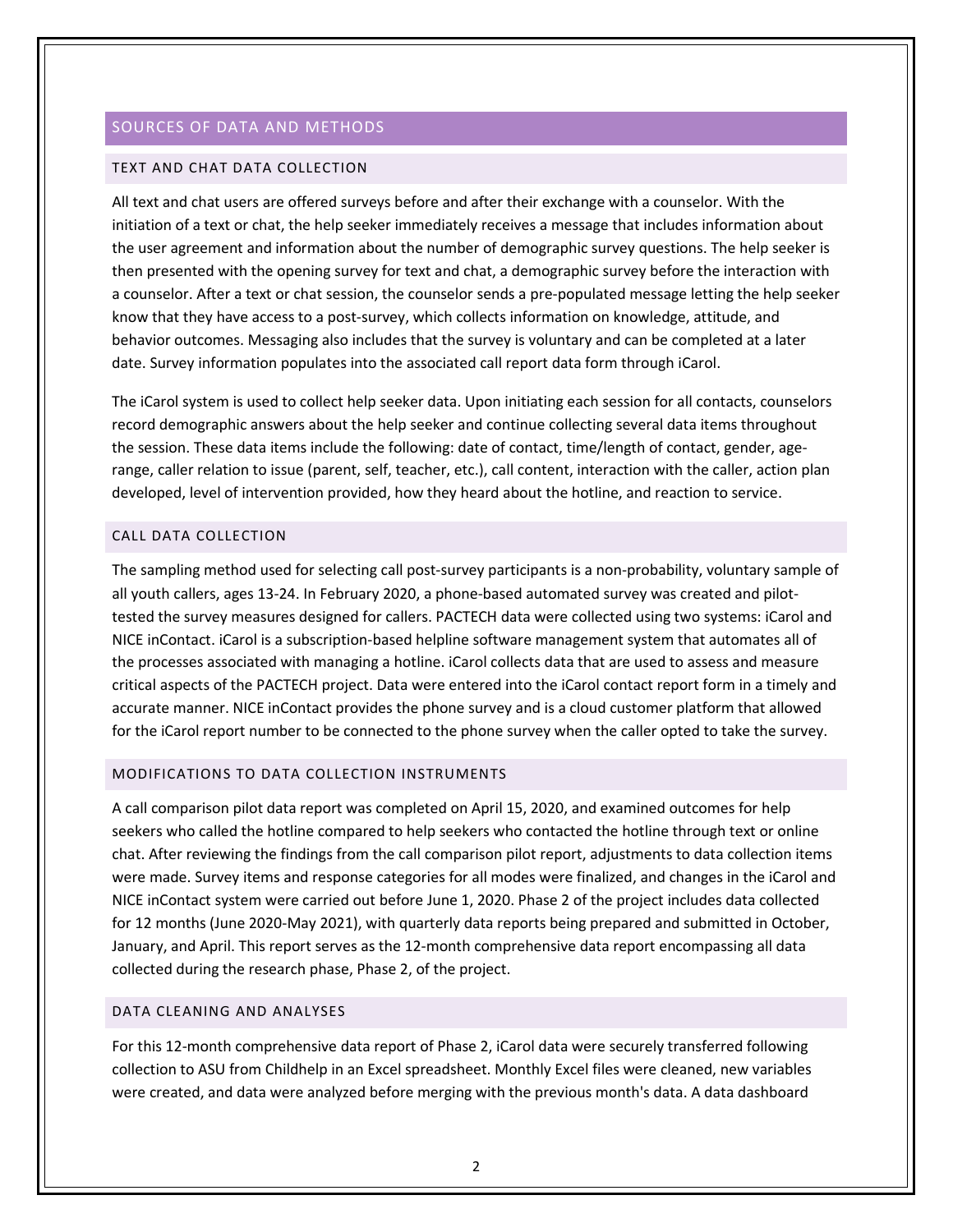using Excel, previously developed by Julie Murphy, Senior Research Associate, was utilized for data visualizations of tables and graphs. Statistical analyses (in SPSS and SAS) were conducted to check calculations and counts with the newly created data visualization tables and graphs. The data visualizations present results graphically regarding PACTECH objectives and outcomes. This report summarizes the information for the 12 months (June 2020 through May 2021) of Phase 2 of the PACTECH project for those help seekers in the target population. Demographic and outcome data were analyzed and reported for only those help seekers in the PACTECH target population (ages 13-24), designated as a Level 2 or 3 intervention, and started a post-survey that collected data to measure outcomes for this project. Demographic data are presented under Research Question 4. Data were collected utilizing a pre-survey, counselor reported responses from interactions between counselors and help seekers for all modes of contact (call, chat, and text), and a post-survey. The analysis plan also proposed examining a sub-target population of help seekers who reported being a young parent and contacting the hotline for help specific to parenting (i.e., determined based on responses for the presenting issue of parenting concerns-own child). However, due to the low numbers (n=25) of help seekers in the target group, ages 13-24, reporting parenting concerns - own child (text n=4, chat n=8, and call n=13), data were unable to be analyzed for this sub-target population of young parents.

Regarding RQ5, Dr. Laura Schwab Reese extracted 315 text and chat transcripts from the iCarol system in July 2020. The 315 transcripts characterize the total 1,153 text and chat conversations that occurred during the month. Based on the pre and post-conversation survey data, stratified sampling was used to intentionally select transcripts of various lengths, help-seeker ages, and help-seeker knowledge, attitudes, and behaviors. Qualitative content analysis focused on how conversations progressed. Content analysis also viewed characteristics of conversations with positive perceived impact, and how crisis counselors and help-seekers managed the emotional aspects of discussing maltreatment. A coding frame was developed based on team members' prior knowledge about written child maltreatment-related help-seeking and information that emerged from the data. Two qualitative research team members reviewed all the transcripts and took notes on patterns that emerged. Based on these notes, a draft codebook was created. The codes were applied to a few transcripts, then discussed. This process continued until the coding application was consistent and adequately captured all relevant materials. Once finalized, the codebook was applied to all transcripts. In the results, the transcripts were reported verbatim, including any spelling and grammar errors. To protect the privacy of the help-seekers, only quotes that represented an experience reported by multiple people are presented. No unique situations or phrases are presented.

## <span id="page-5-0"></span>SUMMARY OF ALL CONTACTS

Although this report focuses on help seekers in the target age of 13-24 (Level 2 and Level 3 contact) with a post-survey, the following section provides counts for *all* contacts made to the hotline during this quarter. During the 12 months of Phase 2 (June 2020 through May 2021), **80,418 total contact sessions** were initiated with the Childhelp National Child Abuse Hotline (see Table 1). Reporting was higher in the summer months (high of 7,500 contacts in July 2020) and decreased in the winter (5,812 contacts in February 2021).

There were **6,099 text** sessions with 903 Level 1 text contacts, 4,523 Level 2 text contacts, and 228 Level 3 text contacts. Also, 445 text contacts were not specified due to no response (n=357), prank (n=35), hang-up (n=15), wrong number (n=29), and obscene (n=6). (Three text contacts did not have a reason.)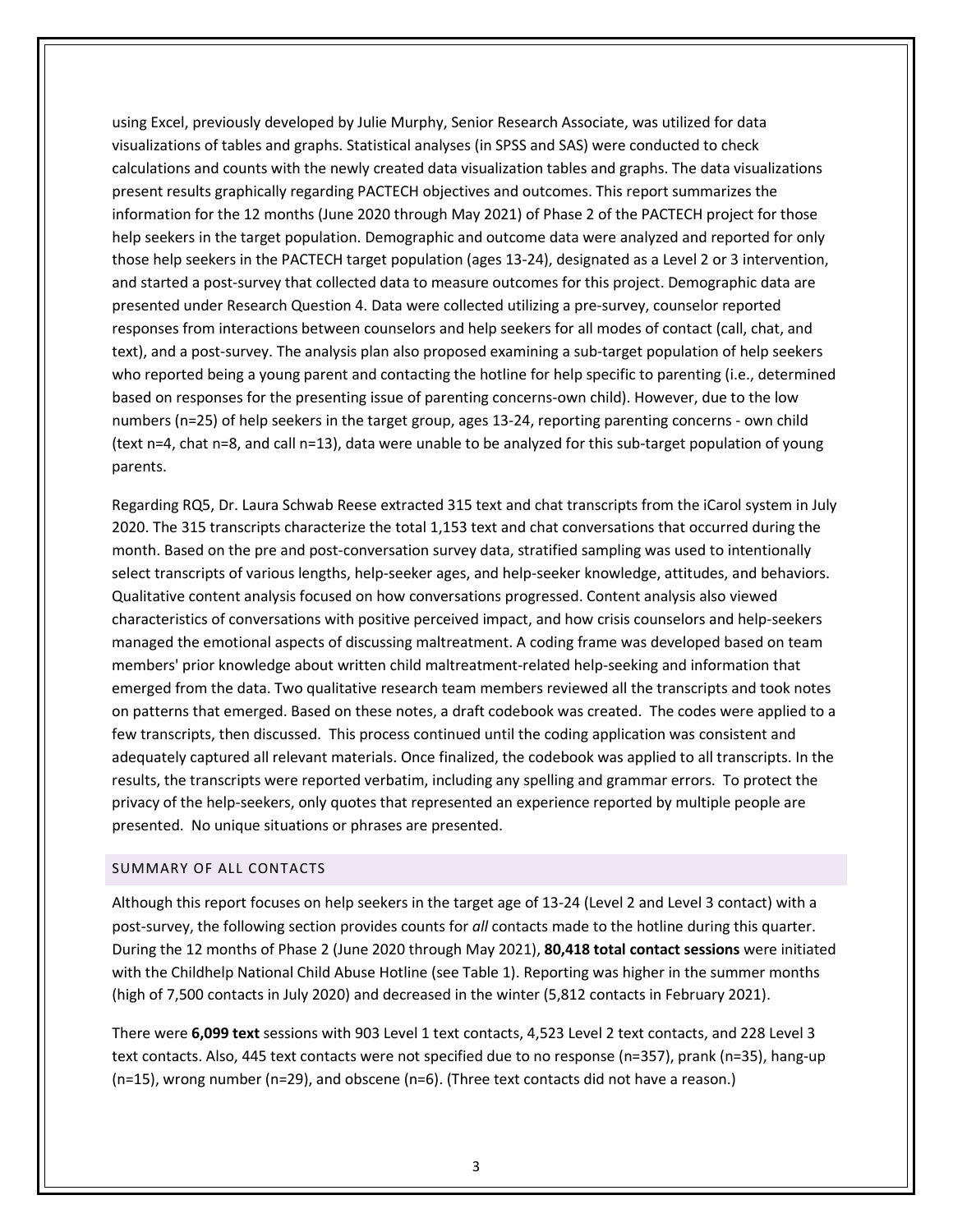There were **12,526 chat** sessions with 1,280 Level 1 chat contacts, 8,368 Level 2 chat contacts, and 666 Level 3 chat contacts. In addition, 2,212 chat contacts did not have a level of intervention specified due to no response (n=2,082), hang-up (n=75), prank (n=34), obscene (n=4), wrong number (n=9), and donationvolunteer (n=1). (Seven chat contacts did not have a reason.)

There were **61,793 call** contacts, of which 19,319 were Level 1, 31,531 calls contacts were Level 2, and 1,305 call contacts were Level 3. Also, 9,638 calls did not have a level specified due to hang-up (n=5,395), no response (n=3,205), wrong number (n=623), prank (n=202), obscene (n=132), and donation-volunteer (n=81).

**# %** *June 2020* **7,421 9%** *Text* 458 1% *Chat* 757 1% *Call* 6,206 8% *July 2020* **7,500 9%** *Text* 518 1% *Chat* 635 1% *Call* 6,347 8% *August 2020* **7,281 9%** *Text* 443 1% *Chat* 823 1% *Call* 6,015 7% *September 2020* **6,932 9%** *Text* 496 1% *Chat* 959 1% *Call* 5,477 7% *October 2020* **6,937 9%** *Text* 490 1% *Chat* 1,173 1% *Call* 5,274 7% *November 2020* **6,219 8%** *Text* 468 1% *Chat* 1,116 1% *Call* 4,635 6% *December 2020* **6,191 8%** *Text* 437 1% *Chat* 1,071 1% *Call* 4,683 6% *January 2021* **6,377 8%** *Text* 435 1% *Chat* 1,120 1% *Call* 4,822 6%

<span id="page-6-0"></span>*Table 1: Contacts by Month by Each Mode*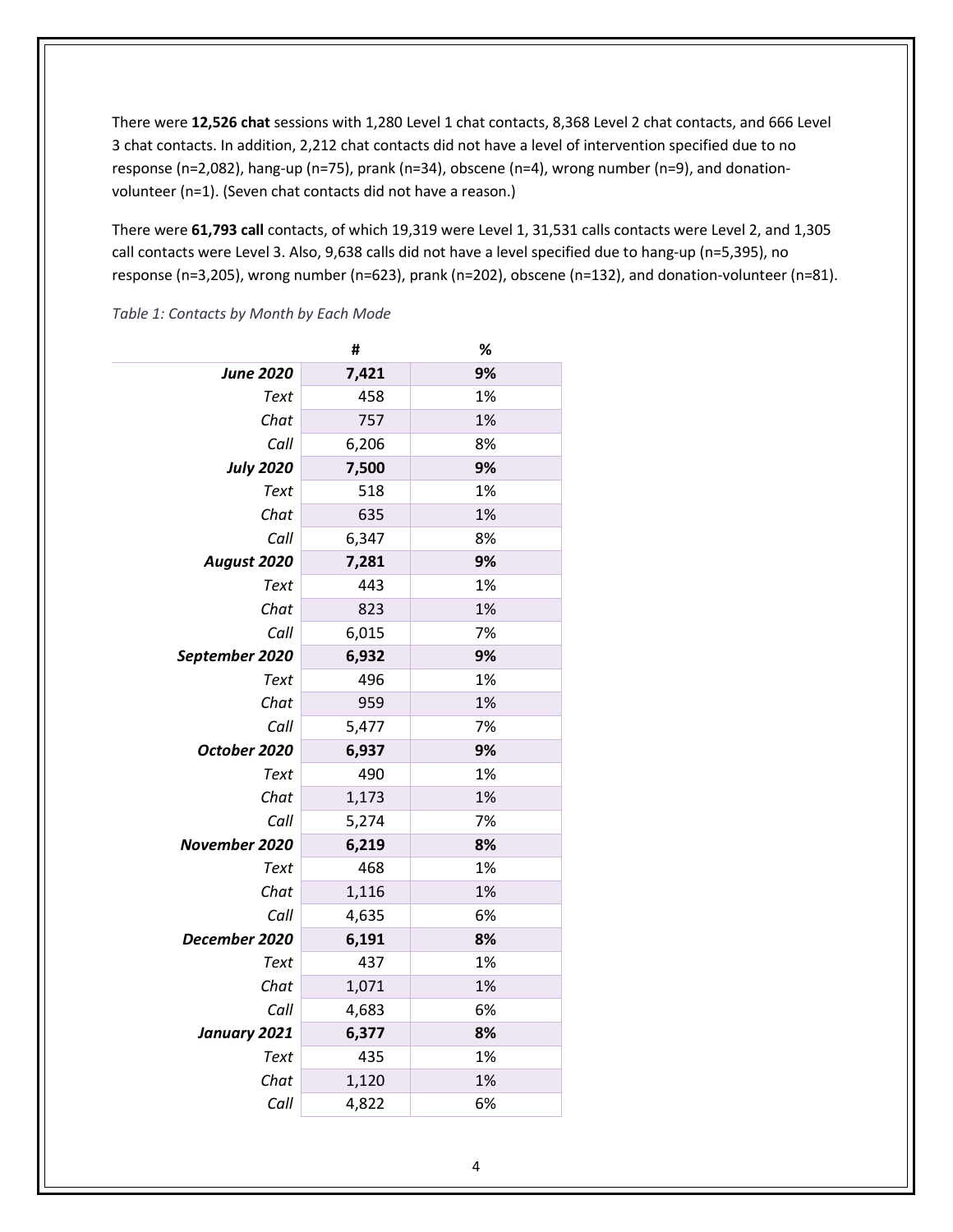|                      | #      | %    |
|----------------------|--------|------|
| <b>February 2021</b> | 5,812  | 7%   |
| Text                 | 462    | 1%   |
| Chat                 | 1,051  | 1%   |
| Call                 | 4,299  | 5%   |
| <b>March 2021</b>    | 6,647  | 8%   |
| Text                 | 517    | 1%   |
| Chat                 | 1,149  | 1%   |
| Call                 | 4,981  | 6%   |
| <b>April 2021</b>    | 6,293  | 8%   |
| Text                 | 610    | 1%   |
| Chat                 | 1,299  | 2%   |
| Call                 | 4,384  | 5%   |
| <b>May 2021</b>      | 6,808  | 8%   |
| Text                 | 765    | 1%   |
| Chat                 | 1,373  | 2%   |
| Call                 | 4,670  | 6%   |
| <b>Grand Total</b>   | 80,418 | 100% |

# <span id="page-7-0"></span>RESULTS

# <span id="page-7-1"></span>**RESEARCH QUESTION 2**: HOW EFFECTIVE IS PACTECH AT COMMUNICATING WITH YOUTH, WHO MAY BE VICTIMS OF MALTREATMENT AND PROTECTING THEIR PRIVACY?

Research Question 2 is related to communication. The data were collected from help seeker self-reported post-surveys for each of the three modes of contact (text, chat, and call) in addition to counselor observations. Data were examined and reported for help seekers designated as Level 2 or Level 3. Postsurvey items included: mode of contact preference, mode of contact usefulness, and whether they had previously contacted the hotline.

#### <span id="page-7-2"></span>HELP SEEKER RATINGS OF CONTACT PREFERENCE

Help seekers were asked to report their willingness to use an alternate mode to contact the hotline. An item to assess willingness to utilize an alternate mode of contact was included in the post-survey. The response categories included *Yes*, *Maybe*, *No*, and *Prefer not to answer*. Results reported by help seekers, ages 13-24, are incorporated herein.

Fewer text and chat help seekers, ages 13-24, reported being willing to contact the hotline using a different mode than call help seekers, ages 13-24. Over two-thirds (n=576) of text help seekers, ages 13-24, and 62.9% (n=1,217) of chat help seekers, ages 13-24, responded *Yes* or *Maybe* that they would call if text/chat was not available. However, 90.8% (n=336) of call help seekers, ages 13-24, responded *Yes* or *Maybe* that they would text or chat to contact the hotline if call was not available. **Unlike callers, texters and chatters reported less willingness to use a different mode to contact the hotline (see Figure 1).**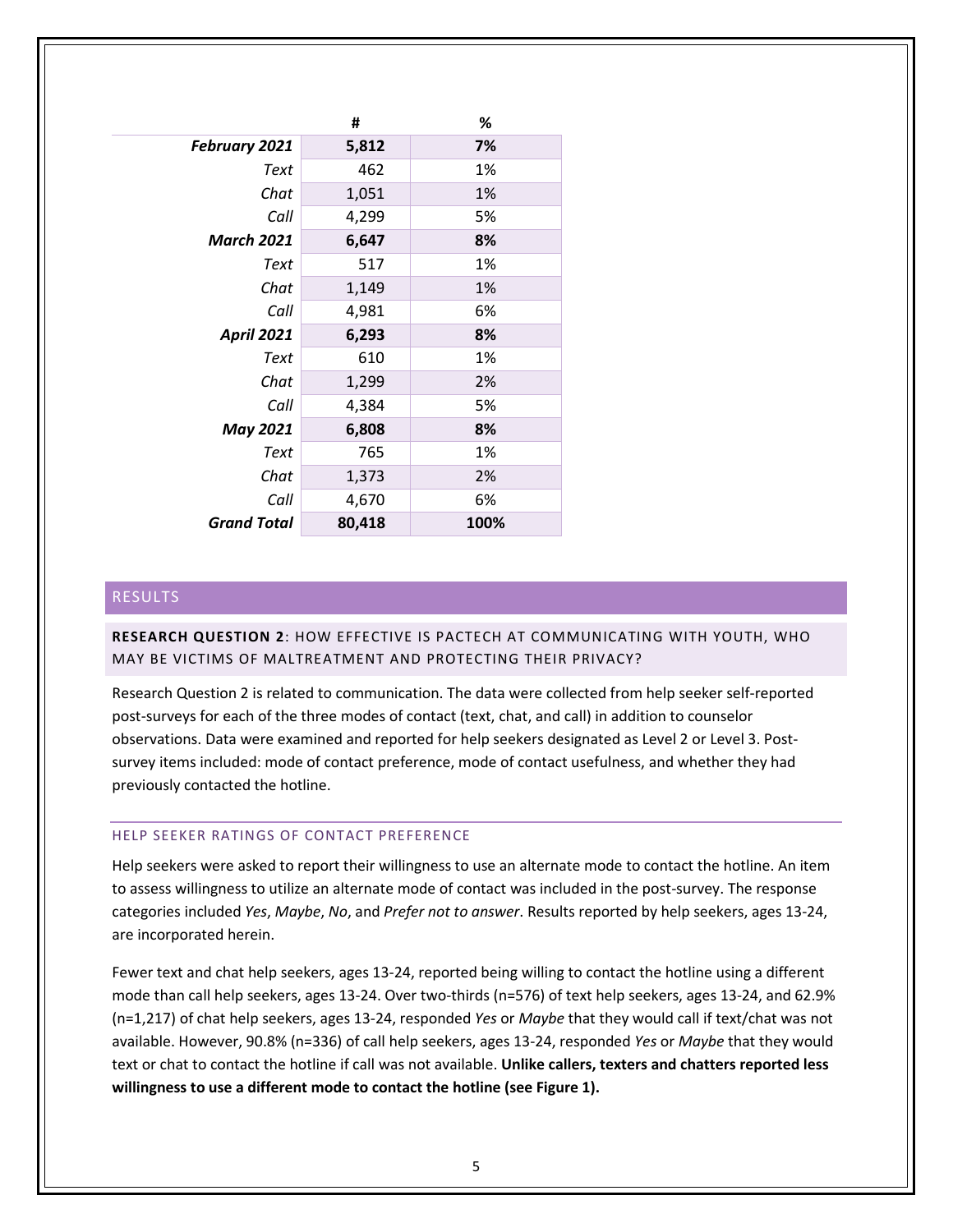# *Figure 1: Help Seeker Ratings of Contact Preference*

Text: Would you call the Childhelp National Child Abuse Hotline if text was not available? Chat: Would you call the Childhelp National Child Abuse Hotline if chat was not available? Call: Would you chat or text to contact the Childhelp National Child Abuse Hotline if call was not available?

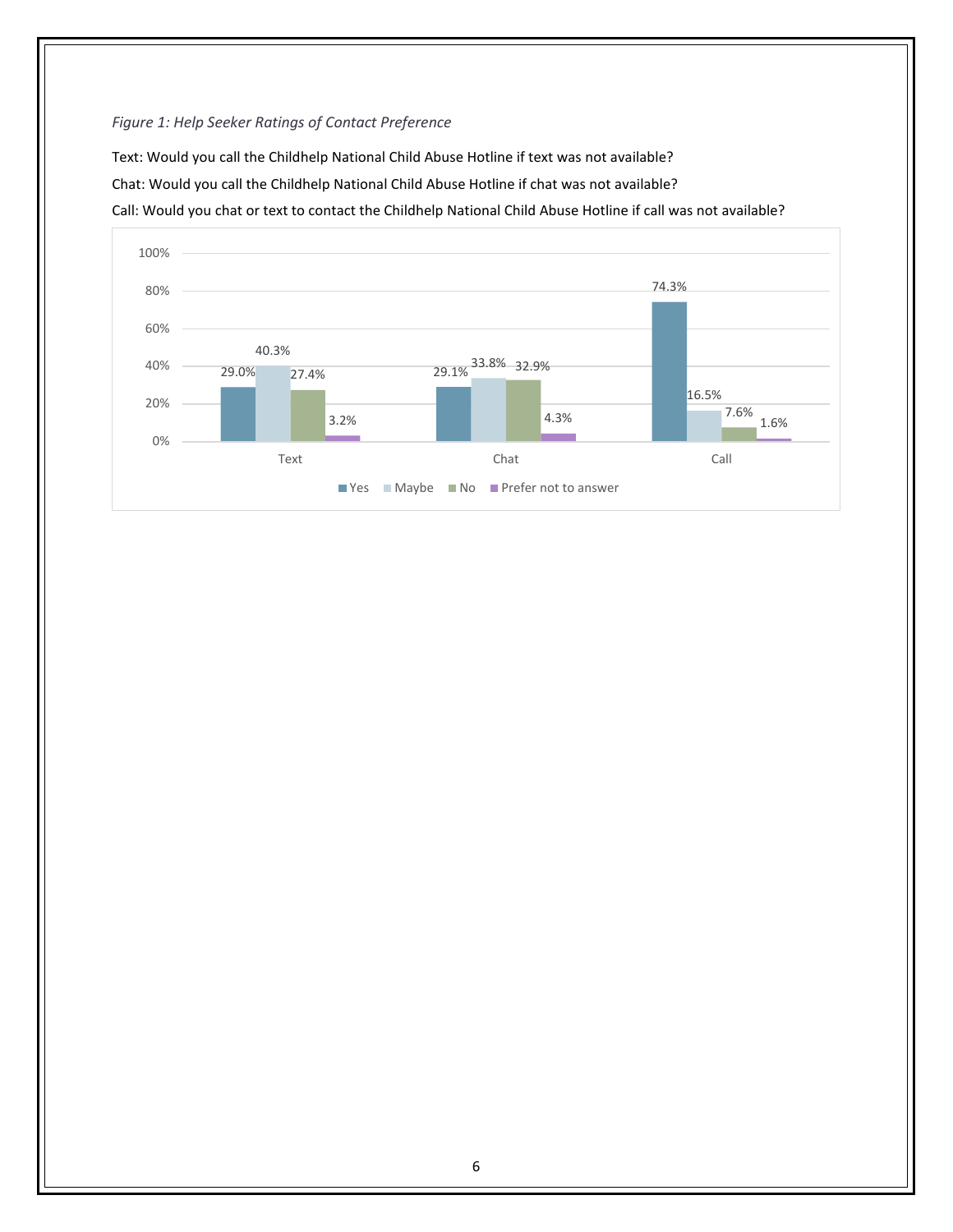#### <span id="page-9-0"></span>HELP SEEKER RATINGS FOR MODE OF CONTACT

Help seekers were asked to evaluate if how they contacted the hotline was a good way to get help. An item to evaluate mode of contact was included in the post-survey with response categories of *Yes*, *Maybe*, *No*, and *Prefer not to answer (for text and chat only)*. Results as reported by help seekers, ages 13-24, are included herein.

Overall, text (95.1%, n=778) and chat (89.4%, n=1,727) help seekers, ages 13-24, reported that using text (for texters) or chat (for chatters) was a good way to get help (*Yes* or *Maybe* response; see Figure 2). Similarly, almost all callers reported that calling was a good way to get help (97.3%, n=365, *Yes* or *Maybe* response). **Text, chat, and call help seekers reported that their respective way of reaching out to the hotline was a good way to get help.**

### *Figure 2: Help Seeker Ratings of Mode of Contact*

Text: Was using text a good way for you to get help? Chat: Was using chat a good way for you to get help? Call: Was calling a good way for you to get help?

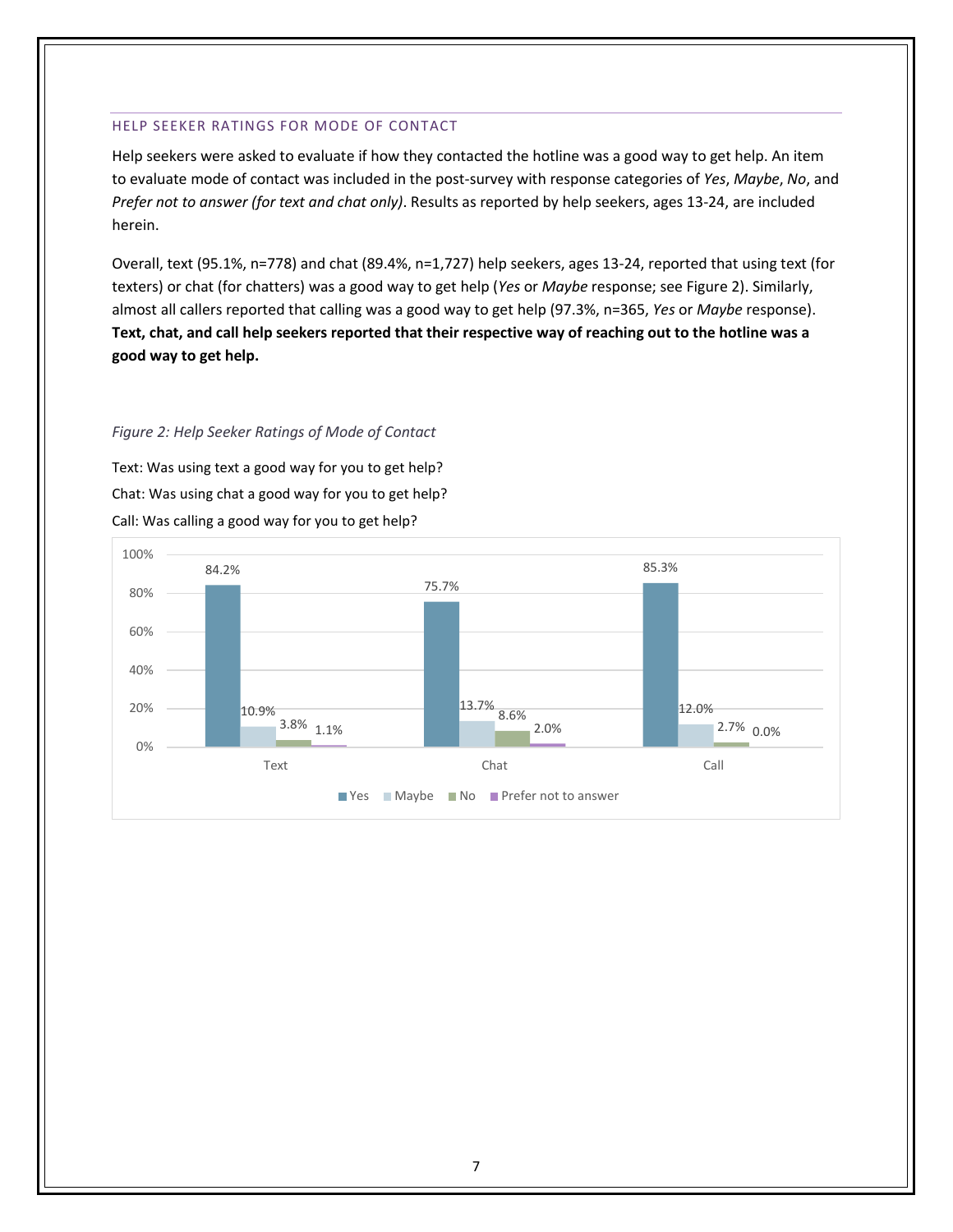#### <span id="page-10-0"></span>HELP SEEKER REPORTS OF PREVIOUS UTILIZATION OF THE CHILDHELP HOTLINE

An item was included in the post-survey to assess whether help seekers had previously reached out to the hotline. The response categories included *Yes* (1-3 times or 4 or more times for text and chat, yes for call), *No (for text, chat, and call)*, and *Prefer not to answer (for call only)*. Results as reported by help seekers, ages 13- 24, are included herein.

Only 14.5% (n=122) of text and 20.9% (n=406) of chat help seekers, ages 13-24, had reached out to the hotline before (i.e., combined responses for *Yes 4+ times* and *Yes: 1-3 times*; see Figure 3). Similar to text, only 14.4% (n=52) of call help seekers, ages 13-24, had previously reached out to the hotline before (i.e., yes response). **More chat help seekers had reached out to the hotline previously. Text and call help seekers were similar in the percentage of help seekers who had previously reached out to the hotline.**

#### *Figure 3: Help Seeker Reports of Previous Utilization of the Childhelp Hotline*

Text: Have you reached out to the Childhelp National Child Abuse Hotline before? How many times have you reached out to the Childhelp National Child Abuse Hotline?

Chat: Have you reached out to the Childhelp National Child Abuse Hotline before? How many times have you reached out to the Childhelp National Child Abuse Hotline?



Call: Have you reached out to the Childhelp National Child Abuse Hotline before?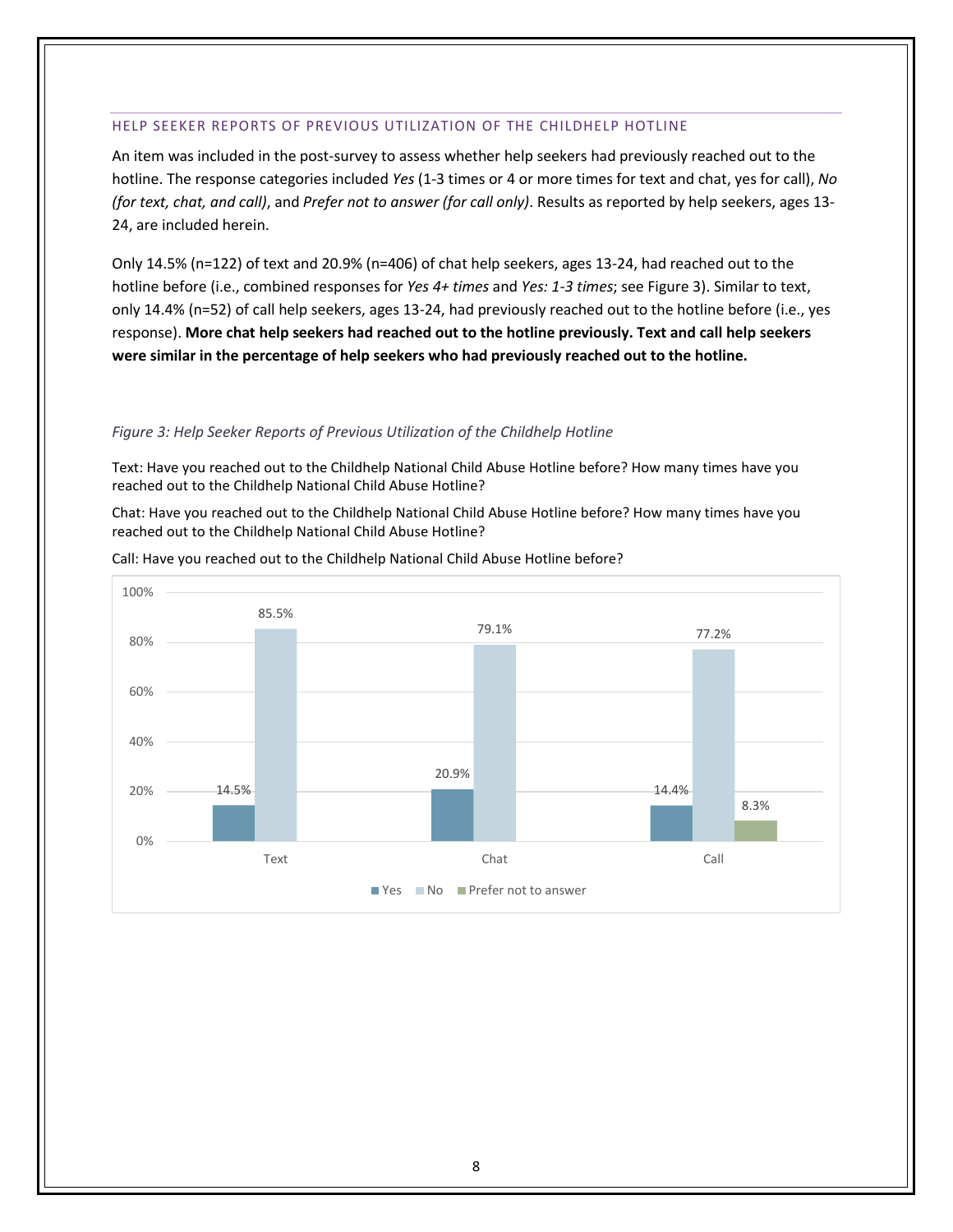<span id="page-11-0"></span>**RESEARCH QUESTION 3:** HOW EFFECTIVE IS PACTECH AT ENGAGING WITH YOUTH TO BUILD SKILLS, PROVIDE RESOURCES AND INFORMATION TO MEET THE NEED FOR WHICH THEY SOUGHT HELP?

Research Question 3 pertained to whether PACTECH is engaging youth to build skills and whether PACTECH provides resources needed. The data were collected from help seeker self-reported post-surveys for each of the three modes of contact (text, chat, and call). Data were examined and reported for only those help seekers designated as Level 2 or Level 3. Post-survey items included assessing decreased stress, increased hopefulness, increased preparedness, and gained information.

#### <span id="page-11-1"></span>**STRESS**

Stress reduction following contact with PACTECH was evaluated. An item regarding stress was included in the post-survey with response categories of *Yes*, *Maybe*, *No*, and *Prefer not to answer*. Results as reported by help seekers, ages 13-24, are included herein. Additionally, under Research Question 3, there was an outcome objective for PACTECH regarding decreasing stress, which stated that 65% of text/chat/call users who complete a post-survey reported that their stress level decreased after the session.

# **The outcome objective was exceeded, with more than 65% of help seekers reporting decreased stress after the session.**

The majority of text (73.7%, n=608) and three-fourths of chat (75.2%, n=1,448) help seekers, ages 13-24, reported feeling less stress after the text or chat session (i.e., *Yes* or *Maybe* response; see Figure 4). Eight in ten call help seekers, ages 13-24 (85.5%, n=331), reported that they felt less stress after the call session (i.e., *Yes* and *Maybe* response; see Figure 9). **Most help seekers, ages 13-24, reported feeling less stress after the session. However, more callers report feeling less stress after calling the hotline than text and chat help seekers who reached out. All forms of hotline contacts - text, chat, and call reduced help seekers' stress.** 

#### *Figure 4: Stress*

Text: Do you feel less stress after this text session? Chat: Do you feel less stress after this chat session? Call: Do you feel less stress after this call?

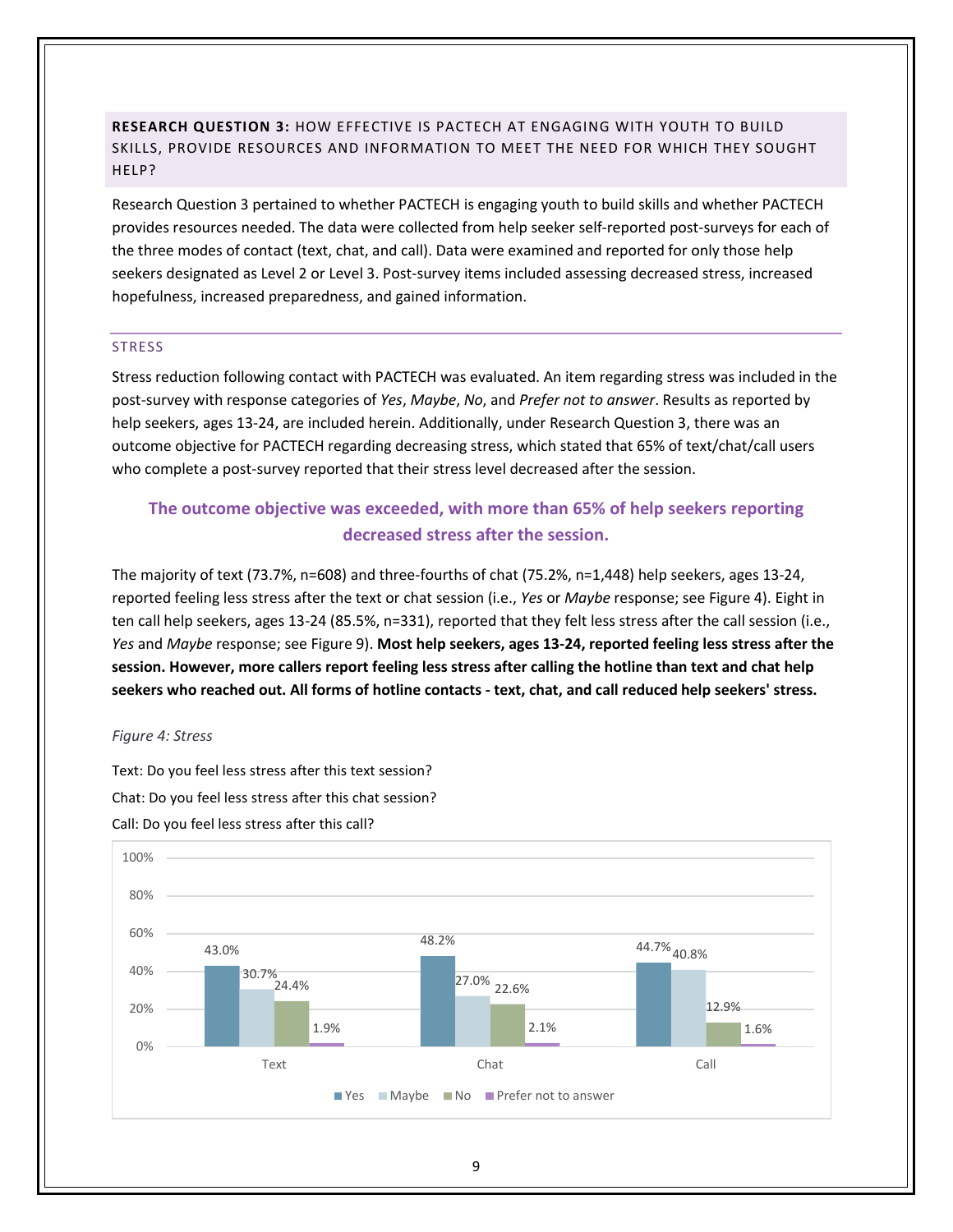#### <span id="page-12-0"></span>HOPEFUL

Help seeker hopefulness following contact with PACTECH was evaluated. An item measuring hopefulness was included in the post-survey with response categories of *A lot*, *A little*, *Not at a*ll, and *Prefer not to answer*. Results as reported by help seekers, ages 13-24, are included herein. Additionally, under Research Question 3, an outcome objective for PACTECH regarding increasing hopefulness stated that 65% of text/chat/call users who complete a post-survey would report their hopefulness increased after the session.

# **The outcome objective was exceeded, with more than 65% of help seekers reporting increased hopefulness after the session.**

More than three-fourths of text (87.9%, n=732) and chat (84.5%, n=1,657) help seekers, ages 13-24, reported feeling more positive or hopeful after the session (i.e., *A lot* and *A little*; see Figure 5). Almost all call (94.4%, n=387) help seekers, ages 13-24, reported feeling more positive or hopeful after the call session (i.e., *A lot*  and *A little)*. More call help seekers, ages 13-24, reported feeling more positive or hopeful after contacting the hotline than text and chat help seekers. **Most help seekers (i.e., text, chat, and call) reported increased hopefulness after the session.**

#### *Figure 5: Hopeful*

Text: Do you feel more positive or hopeful after this text session? Chat: Do you feel more positive or hopeful after this chat session? Call: Do you feel more positive or hopeful after this call?

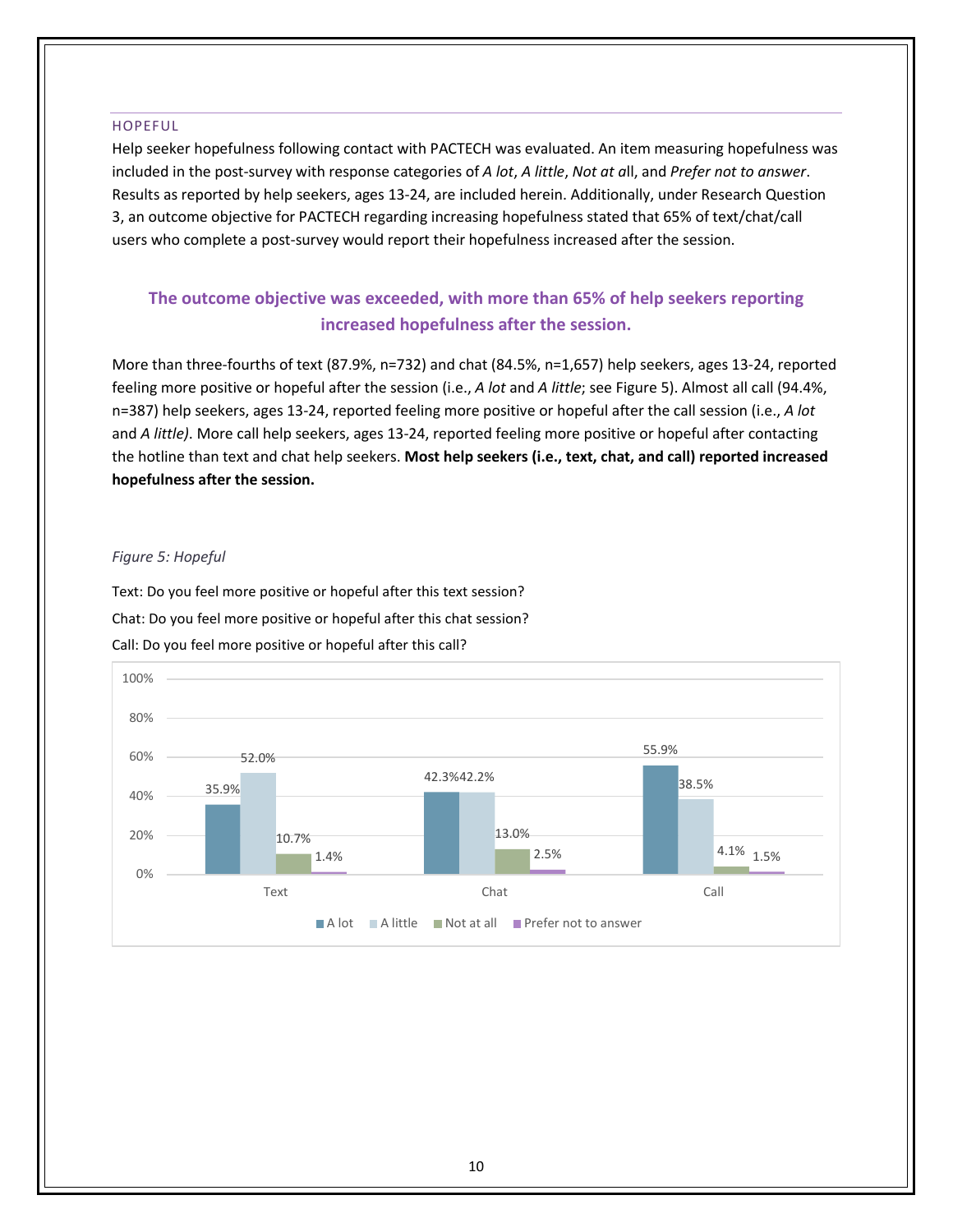#### <span id="page-13-0"></span>BETTER PREPARED

Help seekers, ages 13-24, were asked to report if they felt better prepared to deal with the situation after contacting the hotline. An item measuring preparedness was included in the post-survey with a scale of *A lot*, *A little*, *Not at al*l, and *Prefer not to answer*. Results for text, chat, and call help seeker groups are reported herein.

Over three-fourths of the text (80.4%, n= 660) and chat (79.7%, n= 1,523) help seekers, ages 13-24, reported feeling better prepared to deal with the situation after the session (i.e., *A lot* or *A little* response; see Figure 6). Almost all call (92.6%, n=363) help seekers, ages 13-24, reported feeling better prepared to deal with the situation after the call session (i.e., *A lot* and *A little* response). **More call help seekers, ages 13-24, reported feeling better prepared after calling the hotline than text and chat help seekers who reached out.** 

#### *Figure 6: Better Prepared*

Text: Do you feel better prepared to deal with the situation after this text session? Chat: Do you feel better prepared to deal with the situation after this chat session? Call: Do you feel better prepared to deal with the situation after this call?

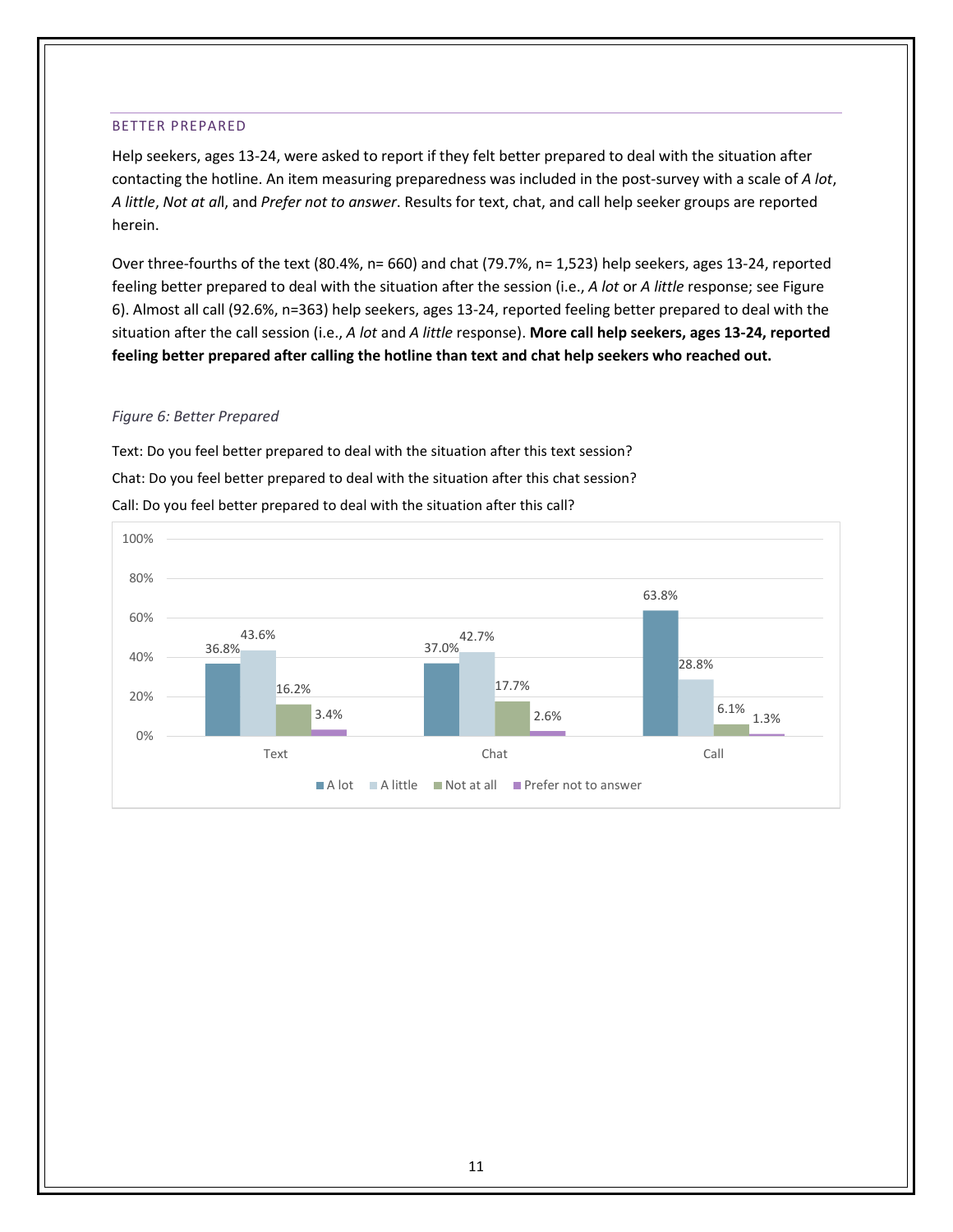#### <span id="page-14-0"></span>INFORMATION RECEIVED

A post-survey item measured whether help seekers got the information they needed from the session. The response categories included *A lot, A little*, *Not at all,* and *Prefer not to answer*. Responses from help seekers, ages 13-24, are summarized herein.

The majority of text (91.0%, n=753) and chat (87.3%, n=1,703) help seekers, ages 13-24, reported getting the information they needed from the session with the hotline as reported by *A lot* or *A little* (see Figure 7). Almost all call help seekers, ages 13-24 (96.3%, n=387), reported getting the information they needed from the hotline session as reported by *A lot* or *A little***. All modes of help seekers, ages 13-24, reported getting the information they needed from the hotline session.**

### *Figure 7: Information*

Text: Did you get the information you needed from this text session? Chat: Did you get the information you needed from this chat session? Call: Did you get the information you needed from this call?

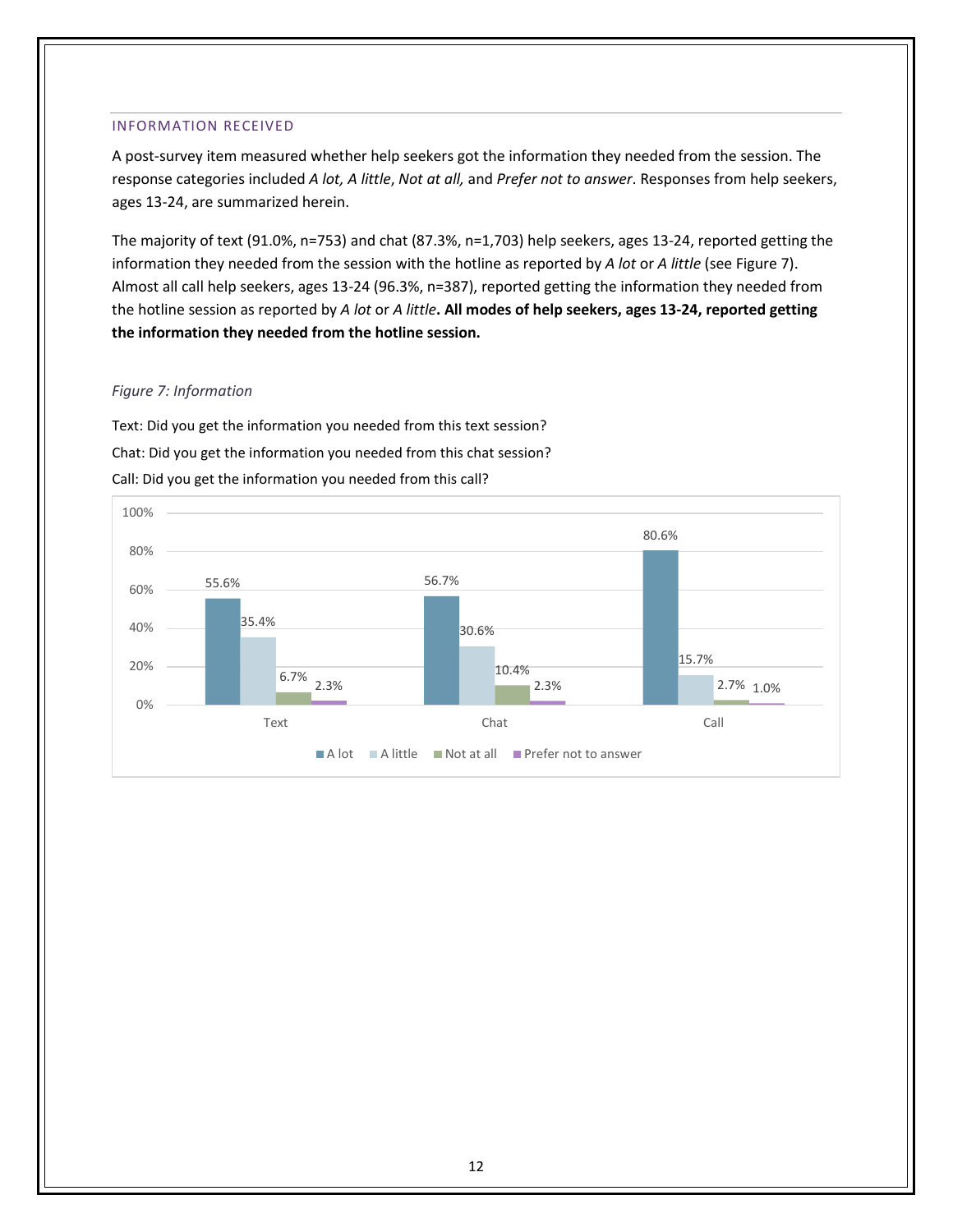# <span id="page-15-0"></span>**RESEARCH QUESTION 4:** WHAT ARE THE DEMOGRAPHIC CHARACTERISTICS AND PRESENTING ISSUES OF HELP SEEKERS THAT USE A TEXT AND CHAT FEATURE OF A CHILD MALTREATMENT HOTLINE?

Research Question 4 pertained to gaining an understanding of help seekers' demographics and primary needs. The data were collected from help seeker self-reported pre and post-surveys for each of the three modes of contact (text, chat, and call). Data were examined and reported for only those help seekers designated as Level 2 or Level 3. Data included items such as contact mode, contact time, age, gender, race and ethnicity, state, category of help seeker, how help seekers learned about the hotline, post-survey response percentage, and presenting issues.

### <span id="page-15-1"></span>DEMOGRAPHICS

There were 3,219 total post-surveys with intervention Level 2 or 3 from help seekers in the target population, ages 13-24, that were initiated with the Childhelp National Child Abuse Hotline during this quarter. There were 840 text sessions, 1,969 chat sessions, and 410 call sessions. These help seekers served as the respondents for this report.

### <span id="page-15-2"></span>*Contact Time*

Contact time was calculated for each session with help seekers, ages 13-24 (see Figure 8):

- Text average contact time was 42.7 minutes (SD=26.4; median=38.0 minutes; range 2 to 196 minutes).
- Chat average contact time was 43.7 minutes (SD=26.5; median=38.0 minutes; range 4 to 180 minutes).
- Call average contact time was 16.1 minutes (SD=12.9; median=12.0 minutes; range 2 to 83 minutes).

#### **Text and Chat sessions averaged almost three times longer than call sessions.**



*Figure 8: Average Length of Contact in Minutes*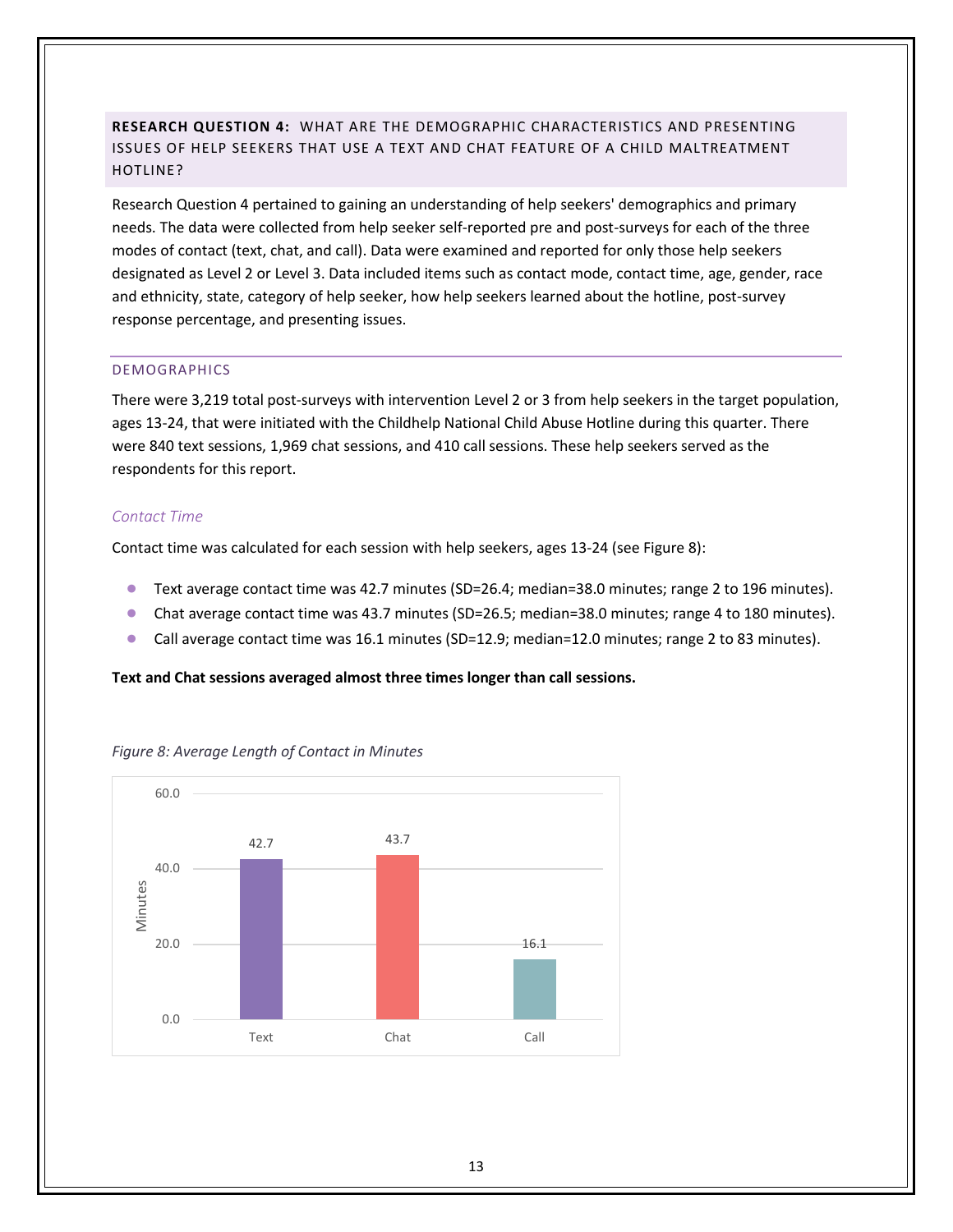# <span id="page-16-0"></span>*Age*

For help seekers ages 13-24, age was collected in two formats. Text and chat help seeker age was reported by help seekers in an open-ended pre-survey age item and was then categorized by counselors for ease of comparison (see Figure 9). Call age was collected by counselors during call sessions and reported in categories. The target age range for the project was 13-24 years. **Text and chat help seekers were younger than call help seekers (i.e., ages 13-17 years).** The following is a breakout of ages by contact mode:

- Text ages: 13-17 (84.8%, n=712) and 18-24 (15.2%, n=128)
	- o Average age was 15.6 years (SD=2.4; median=15; mode=15)
- Chat ages: 13-17 (87.2%, n=1,717) and 18-24 (12.8%, n=252)
	- o Average age was 15.5 years (SD=2.2; median=15; mode=15)
- Call ages: 13-17 (64.4%, n=264) and 18-24 (35.6%, n=146)
	- o Average age was 17.2 years (SD=2.9; median=17; mode=16)

84.8% 87.2% 64.4% 15.2% 12.8% 35.6% 0% 20% 40% 60% 80% 100% Text Chat Chat Call 13-17 18-24

# *Figure 9: Age by Mode*

### Chi-square Results

**Four results across three post-survey items were significantly associated with the help seeker's age.**

### Help Seeker Ratings of Contact Preference

Among chatters, there was a significant relationship between if a help seeker would call the Hotline had chat been unavailable and age with those reporting a higher rating of yes or maybe, as more likely to have been between the ages of 18 and 24. **Thus, chatters who were more likely to call the Hotline had chat been**  unavailable were more likely to have been between the ages of 18 and 24,  $X^2$  (1, N = 1,854) = 9.295,  $p =$ **.002.**

Among texters, there was a significant relationship between if a help seeker would call the Hotline had text been unavailable and age with those reporting a higher rating of yes or maybe, as more likely to have been between the ages of 18 and 24. **Thus, texters who were more likely to call the Hotline had text been**  unavailable were more likely to have been between the ages of 18 and 24,  $X^2(1, N = 804) = 4.617$ ,  $p = .032$ .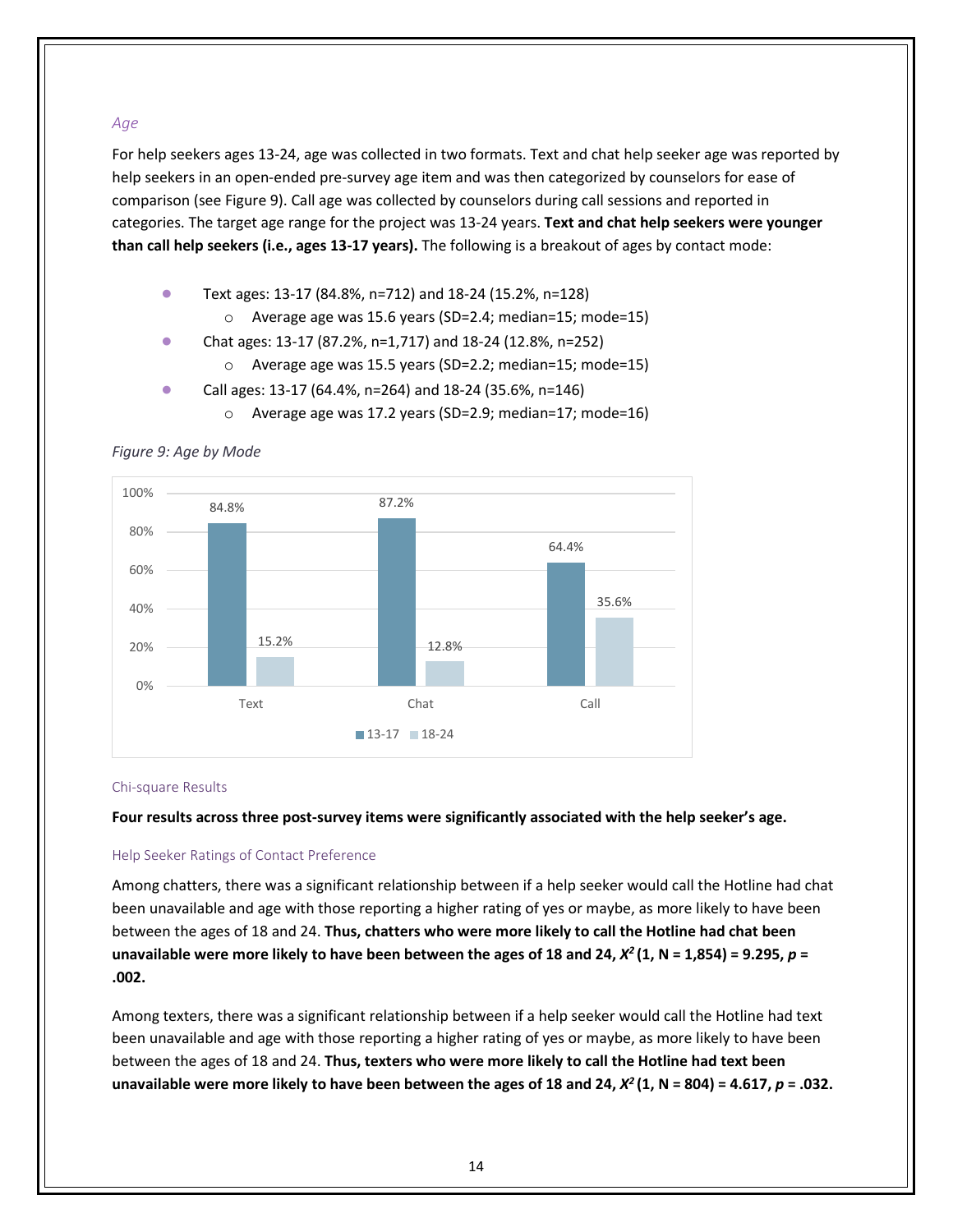#### Help Seeker Reports of Previous Utilization of the Childhelp Hotline

Among chatters, there was a significant relationship between if a help seeker previously utilized the Hotline and age, with those reporting a higher percentage of previous utilization as more likely to have been between the ages of 13 and 17. **Thus, chatters who previously used the Hotline were more likely to have been between the ages of 13 and 17**  $X^2$  **(1, N = 1,942) = 24.905,**  $p < .001$ **.** 

#### Better Prepared

Among callers, there was a significant relationship between if a help seeker felt more prepared to deal with the situation after the call and age with those reporting a higher rating of a lot or a little, as more likely to have been between the ages of 18 and 24. **Thus, callers who felt better prepared were more likely to have been between the ages of 18 and 24** *X2* **(1, N = 387) = 4.120,** *p* **= .042.**

#### <span id="page-17-0"></span>*Gender*

For help seekers' ages 13-24, gender was collected in two formats. Gender was reported by text and chat help seekers in an open-ended pre-survey gender item (Figure 10). In contrast, caller gender was collected by counselors only if it was brought up in conversation and then coded into *Female*, *Male*, *Gender Expansive*, and *Unknown*. There were no statistically significant relationships between any post-survey items and a help seeker's gender. The following is a breakout of gender by contact mode.

- Text gender: Female (65.5%, n=550), Male (18.2%, n=153), Gender Expansive (12.1%, n=102), and Unknown (4.2%, n=35)
- Chat gender: Female (63.2%, n=1,244), Male (22.2%, n=437), Gender Expansive (12.2%, n=240), and Unknown (2.4%, n=48)
- **Call gender: Female (75.9%, n=311), Male (22.9%, n=94), Gender Expansive (1.0%, n=4), and** Unknown (0.2%, n=1)

**Most text, chat, and call help seekers, ages 13-24, reported being female. Additionally, text and chat help seekers, ages 13-24, reported "Gender Expansive" more than call help seekers.** 



*Figure 10: Gender by Mode*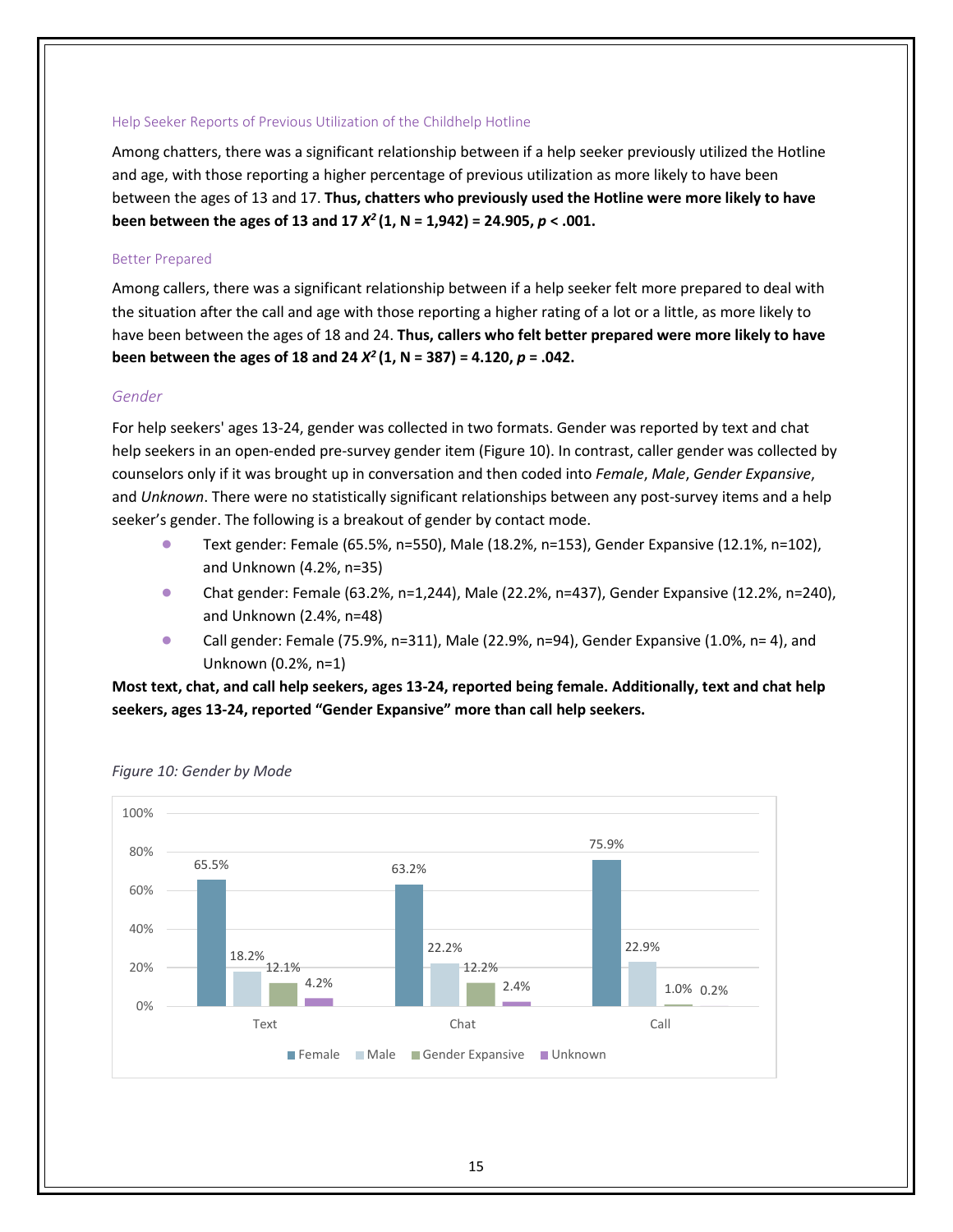# <span id="page-18-0"></span>*Race and Ethnicity*

For help seekers, ages 13-24, ethnicity was collected from a post-survey item where a list of race and ethnicity categories was presented to help seekers: *White*, *Black* or *African American*, *Hispanic*, *Asian*, *American Indian* or *Alaska Native*, *Native Hawaiian* or *Other Pacific Islander*, *Multi-Racial, Other, Don't Know*, or *Prefer not to answer*. **Text, chat, and call help seekers, ages 13-24, reported similar percentages of White ethnicity (48.6%, 47.2%, and 49.0%, respectively). Text and call help seekers, ages 13-24, reported similar percentages of Black or African American ethnicity (14.0%, 15.1%), while chat help seekers reported lower percentages of Black or African American ethnicity (11.5%). Text and chat help seekers, ages 13-24, reported similar percentages of Hispanic ethnicity (11.6%, 11.9%) while a higher percentage (14.5%) of call help seekers, ages 13-24, reported Hispanic ethnicity (see Table 2).** 

| Race/Ethnicity                                      |               | <b>Text</b> |               | <b>Chat</b>    |       | Call           |         | All     |  |
|-----------------------------------------------------|---------------|-------------|---------------|----------------|-------|----------------|---------|---------|--|
|                                                     | $\frac{9}{6}$ | #           | $\frac{0}{0}$ | #              | $\%$  | #              | Total % | Total # |  |
| White                                               | 48.6%         | 390         | 47.2%         | 892            | 49.0% | 169            | 47.8%   | 1451    |  |
| <b>Black or African</b><br>American                 | 14.0%         | 112         | 11.5%         | 218            | 15.1% | 52             | 12.6%   | 382     |  |
| <b>Hispanic</b>                                     | 11.6%         | 93          | 11.9%         | 225            | 14.5% | 50             | 12.1%   | 368     |  |
| <b>Multi-Racial</b>                                 | 9.7%          | 78          | 9.6%          | 181            | 6.7%  | 23             | 9.3%    | 282     |  |
| Asian                                               | 5.6%          | 45          | 8.6%          | 162            | 6.1%  | 21             | 7.5%    | 228     |  |
| <b>Prefer not to answer</b>                         | 5.1%          | 41          | 6.7%          | 126            | 5.2%  | 18             | 6.1%    | 185     |  |
| <b>Other</b>                                        | 2.2%          | 18          | 1.4%          | 27             | 1.7%  | 6              | 1.7%    | 51      |  |
| Don't know                                          | 1.6%          | 13          | 1.9%          | 36             | 0.0%  | $\overline{0}$ | 1.6%    | 49      |  |
| American Indian or<br>Alaska Native                 | 0.9%          | 7           | 0.8%          | 15             | 1.7%  | 6              | 0.9%    | 28      |  |
| Native Hawaiian or<br><b>Other Pacific Islander</b> | 0.6%          | 5           | 0.5%          | $\overline{9}$ | 0.0%  | $\Omega$       | 0.5%    | 14      |  |

### <span id="page-18-1"></span>*Table 2: Race and Ethnicity by Mode*

### Chi-square Results

**Two post-survey items were significantly associated with the help seeker's race or ethnicity.**

### Stress

Among callers, there was a significant relationship between if a help seeker felt less stress after calling the hotline and race/ethnicity with those reporting a higher rating of yes or a maybe, as more likely to have been People of Color. **Thus, callers who reported decreased stress were more likely to have identified as other than White,** *X2* **(1, N = 322) = 3.895,** *p* **= .048.**

### Help Seeker Reports of Previous Utilization of the Childhelp Hotline

Among chatters, there was a significant relationship between if a help seeker previously utilized the hotline and race/ethnicity, with those reporting a higher percentage of previous utilization as more likely to have been People of Color. **Thus, chatters who previously used the hotline more likely to have identified as other than White,** *X2* **(1, N = 1,705) = 8.643,** *p* **= .003.**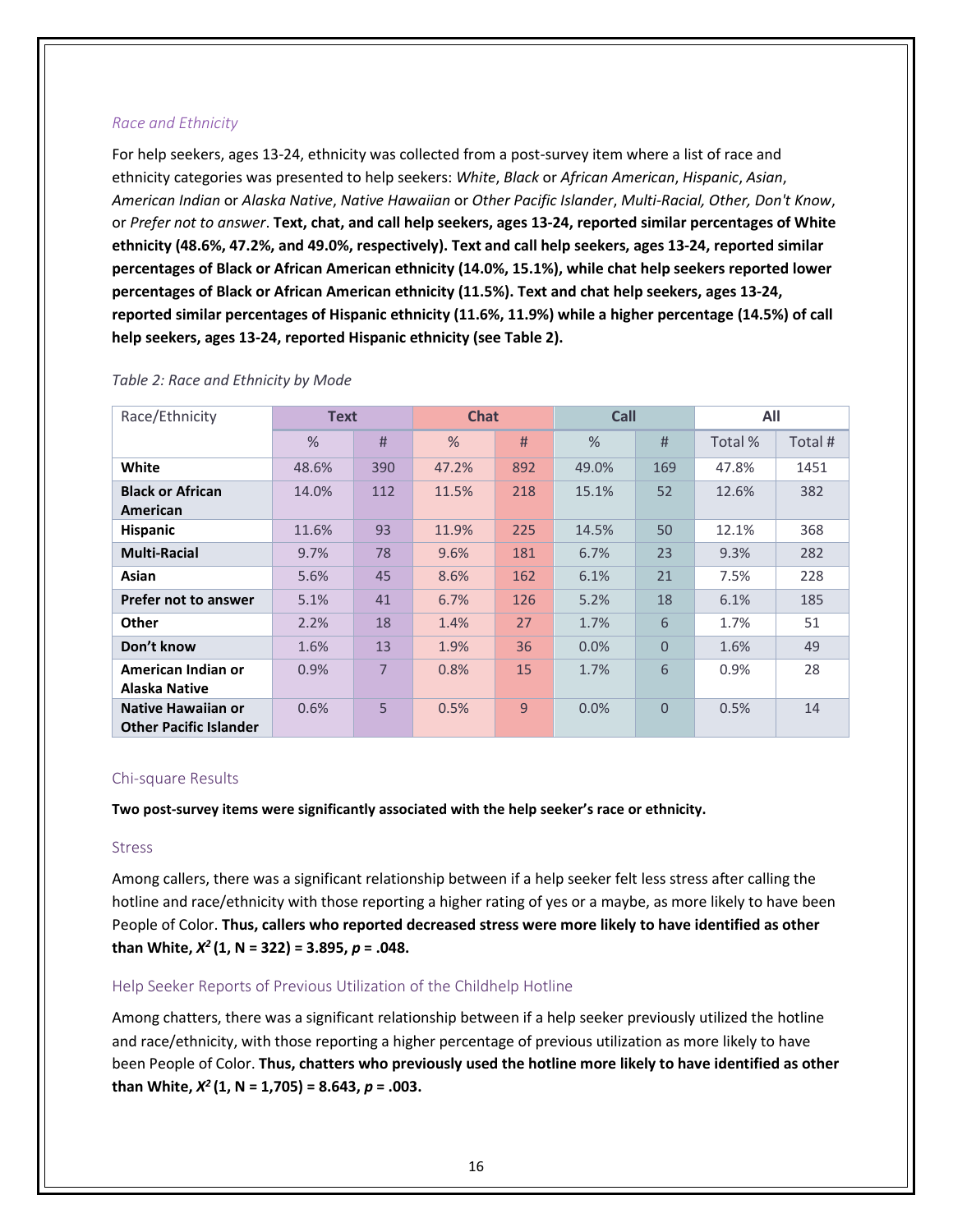#### <span id="page-19-0"></span>*State*

Information about the state from which the help seeker was contacting the hotline was collected. Text and chat help seekers were asked their state in the pre-survey items. Counselors collected call help seekers state information. Counselors coded all help seekers' responses to this question into a state variable with a dropdown list. **California was the most frequently reported state by all help seekers** (see Table 3; most frequently reported state in bold font).

| State                     | <b>Text</b> |                | <b>Chat</b> |                | Call  |                | All     |                |
|---------------------------|-------------|----------------|-------------|----------------|-------|----------------|---------|----------------|
|                           | %           | #              | $\%$        | #              | $\%$  | $\#$           | Total % | Total #        |
| Alabama (AL)              | 0.8%        | $\overline{7}$ | 1.7%        | 33             | 2.2%  | $\mathsf 9$    | 1.5%    | 49             |
| Alaska (AK)               | 0.2%        | $\overline{2}$ | 0.4%        | $\overline{7}$ | 0.0%  | $\mathbf 0$    | 0.3%    | $\overline{9}$ |
| Arizona (AZ)              | 1.7%        | 14             | 2.1%        | 41             | 2.0%  | $\,8\,$        | 2.0%    | 63             |
| Arkansas (AR)             | 1.2%        | 10             | 0.6%        | 12             | 0.5%  | $\overline{2}$ | 0.7%    | 24             |
| California (CA)           | 10.7%       | 90             | 9.8%        | 193            | 12.9% | 53             | 10.4%   | 336            |
| Colorado (CO)             | 1.5%        | 13             | 1.4%        | 27             | 1.0%  | $\overline{4}$ | 1.4%    | 44             |
| Connecticut (CT)          | 0.7%        | 6              | 0.8%        | 15             | 1.5%  | $\,$ 6 $\,$    | 0.8%    | 27             |
| Delaware (DE)             | 0.2%        | $\overline{2}$ | 0.3%        | 6              | 0.7%  | $\mathsf{3}$   | 0.3%    | 11             |
| District of Columbia (DC) | 0.0%        | $\overline{0}$ | 0.2%        | $\overline{4}$ | 0.0%  | $\mathbf{0}$   | 0.1%    | $\overline{4}$ |
| Florida (FL)              | 6.1%        | 51             | 5.8%        | 115            | 8.5%  | 35             | 6.2%    | 201            |
| Georgia (GA)              | 3.9%        | 33             | 3.1%        | 61             | 4.9%  | 20             | 3.5%    | 114            |
| Hawaii (HI)               | 1.2%        | 10             | 0.2%        | 3              | 0.0%  | $\mathbf{0}$   | 0.4%    | 13             |
| Idaho (ID)                | 0.6%        | 5              | 0.2%        | $\overline{4}$ | 0.5%  | $\overline{2}$ | 0.3%    | 11             |
| Illinois (IL)             | 3.6%        | 30             | 3.1%        | 61             | 1.5%  | 6              | 3.0%    | 97             |
| Indiana (IN)              | 2.0%        | 17             | 1.6%        | 31             | 1.7%  | $\overline{7}$ | 1.7%    | 55             |
| Iowa (IA)                 | 0.5%        | $\overline{4}$ | 0.9%        | 18             | 1.2%  | 5              | 0.8%    | 27             |
| Kansas (KS)               | 1.1%        | 9              | 0.6%        | 12             | 1.0%  | $\overline{4}$ | 0.8%    | 25             |
| Kentucky (KY)             | 1.1%        | 9              | 0.9%        | 17             | 2.0%  | $\,8\,$        | 1.1%    | 34             |
| Louisiana (LA)            | 1.4%        | 12             | 0.9%        | 18             | 1.2%  | 5              | 1.1%    | 35             |
| Maine (ME)                | 0.2%        | $\overline{2}$ | 0.2%        | 3              | 0.5%  | $\sqrt{2}$     | 0.2%    | $\overline{7}$ |
| Maryland (MD)             | 3.1%        | 26             | 2.3%        | 46             | 2.7%  | 11             | 2.6%    | 83             |
| Massachusetts (MA)        | 1.4%        | 12             | 1.5%        | 30             | 1.0%  | $\overline{4}$ | 1.4%    | 46             |
| Michigan (MI)             | 2.5%        | 21             | 3.1%        | 62             | 2.7%  | 11             | 2.9%    | 94             |
| Minnesota (MN)            | 2.6%        | 22             | 1.8%        | 35             | 2.0%  | $\,8\,$        | 2.0%    | 65             |
| Mississippi (MS)          | 1.1%        | 9              | 0.9%        | 18             | 0.5%  | $\overline{2}$ | 0.9%    | 29             |
| Missouri (MO)             | 1.9%        | 16             | 1.6%        | 31             | 1.2%  | 5              | 1.6%    | 52             |
| Montana (MT)              | 0.2%        | $\overline{2}$ | 0.1%        | $\overline{2}$ | 0.2%  | $\,1\,$        | 0.2%    | 5              |
| Nebraska (NE)             | 1.0%        | 8              | 0.5%        | 10             | 0.7%  | 3              | 0.7%    | 21             |
| Nevada (NV)               | 0.5%        | $\overline{4}$ | 1.2%        | 23             | 0.5%  | $\overline{2}$ | 0.9%    | 29             |
| New Hampshire (NH)        | 0.2%        | $\overline{2}$ | 0.4%        | 8              | 0.7%  | 3              | 0.4%    | 13             |

# <span id="page-19-1"></span>*Table 3: State by Mode*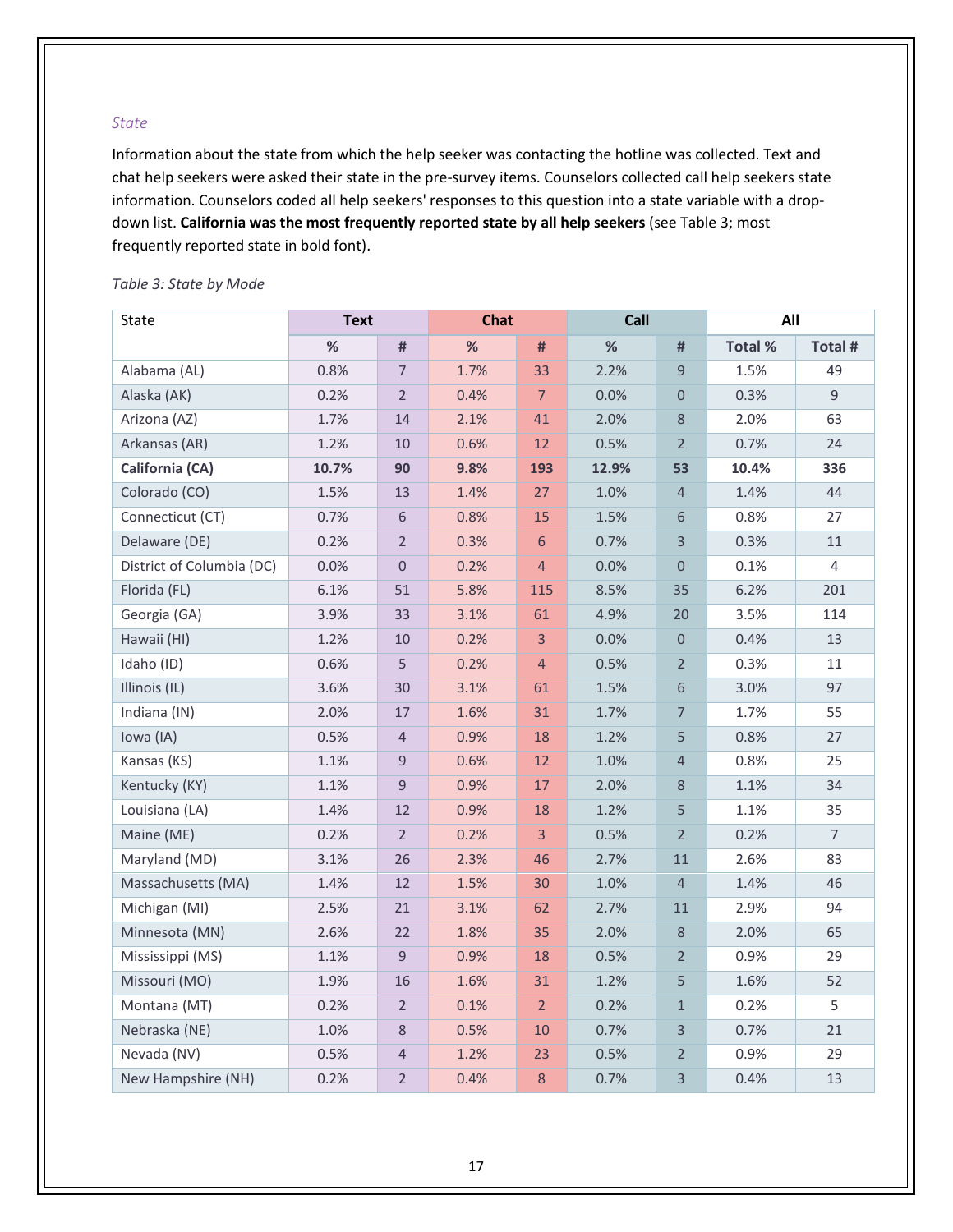| State               | <b>Text</b> |                  |       | Call<br><b>Chat</b> |      |                     | All     |                |  |
|---------------------|-------------|------------------|-------|---------------------|------|---------------------|---------|----------------|--|
|                     | %           | #                | %     | #                   | %    | #                   | Total % | Total #        |  |
| New Jersey (NJ)     | 2.1%        | 18               | 1.8%  | 35                  | 1.7% | $\overline{7}$      | 1.9%    | 60             |  |
| New Mexico (NM)     | 0.6%        | 5                | 0.3%  | 6                   | 0.5% | $\overline{2}$      | 0.4%    | 13             |  |
| New York (NY)       | 5.6%        | 47               | 4.3%  | 85                  | 2.7% | 11                  | 4.4%    | 143            |  |
| North Carolina (NC) | 3.2%        | 27               | 4.2%  | 82                  | 3.4% | 14                  | 3.8%    | 123            |  |
| North Dakota (ND)   | 0.4%        | $\overline{3}$   | 0.1%  | $\overline{2}$      | 0.2% | $\mathbf{1}$        | 0.2%    | 6              |  |
| Ohio (OH)           | 4.6%        | 39               | 3.9%  | 77                  | 2.2% | 9                   | 3.9%    | 125            |  |
| Oklahoma (OK)       | 1.2%        | 10               | 0.9%  | 17                  | 1.7% | $\overline{7}$      | 1.1%    | 34             |  |
| Oregon (OR)         | 1.0%        | 8                | 1.3%  | 26                  | 2.4% | 10                  | 1.4%    | 44             |  |
| Out of USA          | 1.5%        | 13               | 1.8%  | 35                  | 3.2% | 13                  | 1.9%    | 61             |  |
| Pennsylvania (PA)   | 4.4%        | 37               | 2.4%  | 48                  | 3.7% | 15                  | 3.1%    | 100            |  |
| Rhode Island (RI)   | 0.4%        | $\overline{3}$   | 0.4%  | 8                   | 0.0% | $\mathbf{0}$        | 0.3%    | 11             |  |
| South Carolina (SC) | 1.1%        | $\mathsf 9$      | 1.3%  | 25                  | 0.2% | $\mathbf{1}$        | 1.1%    | 35             |  |
| South Dakota (SD)   | 0.2%        | $\overline{2}$   | 0.1%  | 2 <sup>1</sup>      | 0.0% | $\mathbf{0}$        | 0.1%    | $\overline{4}$ |  |
| Tennessee (TN)      | 1.3%        | 11               | 1.2%  | 23                  | 1.2% | 5                   | 1.2%    | 39             |  |
| Texas (TX)          | 7.1%        | 60               | 6.9%  | 136                 | 9.3% | 38                  | 7.3%    | 234            |  |
| Unknown             | 3.6%        | 30               | 12.1% | 239                 | 3.9% | 16                  | 8.9%    | 285            |  |
| Utah (UT)           | 1.0%        | 8                | 1.0%  | 20                  | 0.7% | $\overline{3}$      | 1.0%    | 31             |  |
| Vermont (VT)        | 0.0%        | $\boldsymbol{0}$ | 0.1%  | 2 <sup>1</sup>      | 0.0% | $\mathsf{O}\xspace$ | 0.1%    | $\overline{2}$ |  |
| Virginia (VA)       | 2.7%        | 23               | 2.9%  | 57                  | 2.2% | 9                   | 2.8%    | 89             |  |
| Washington (WA)     | 2.4%        | 20               | 3.3%  | 64                  | 2.2% | 9                   | 2.9%    | 93             |  |
| West Virginia (WV)  | 0.5%        | $\overline{4}$   | 0.5%  | 10                  | 1.7% | $\overline{7}$      | 0.7%    | 21             |  |
| Wisconsin (WI)      | 1.5%        | 13               | 1.1%  | 22                  | 1.0% | $\overline{4}$      | 1.2%    | 39             |  |
| Wyoming (WY)        | 0.2%        | $\overline{2}$   | 0.1%  | $\overline{2}$      | 0.0% | $\mathsf{O}\xspace$ | 0.1%    | 4              |  |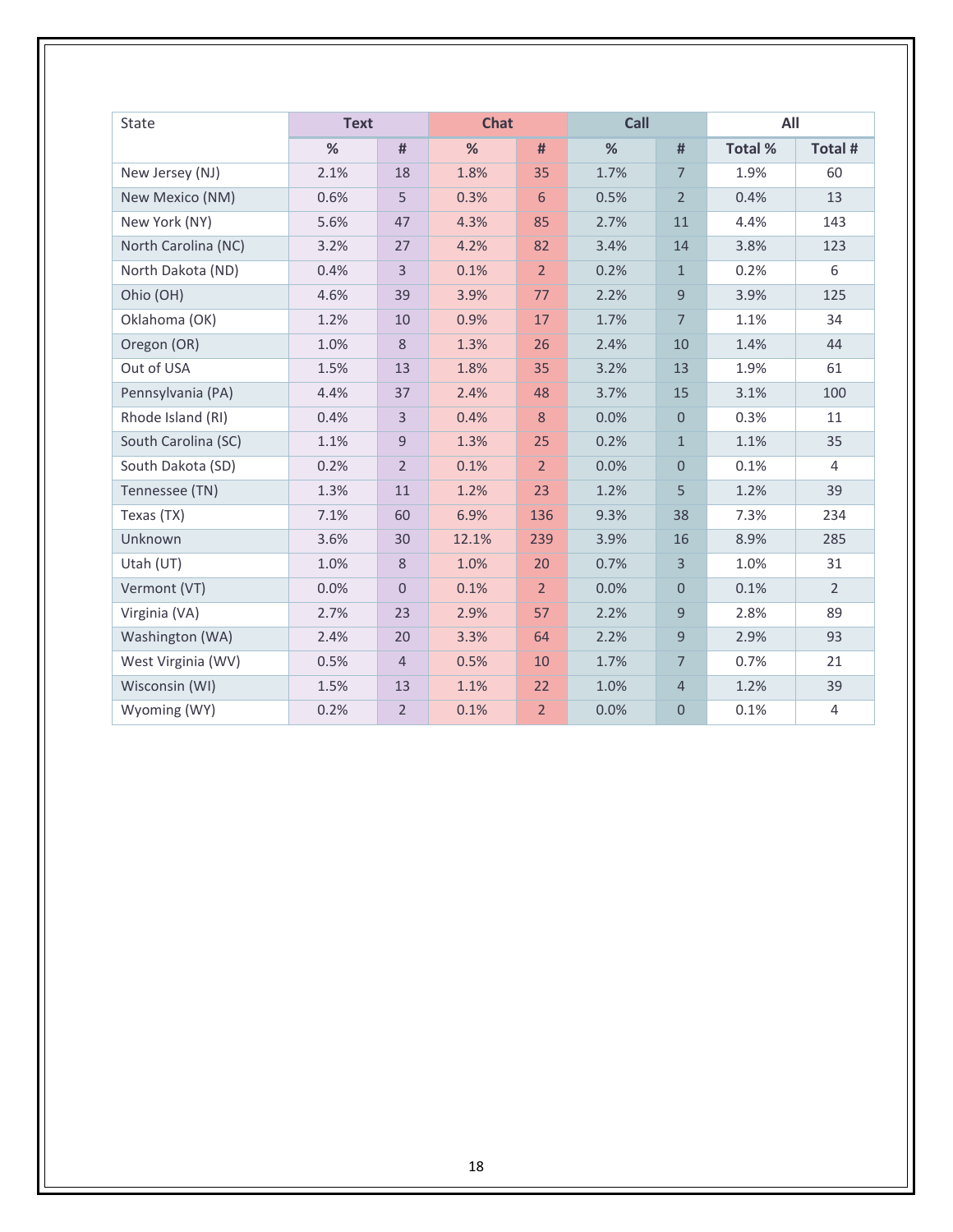# <span id="page-21-0"></span>*Category of Help Seeker*

For help seekers, ages 13-24, information about the type of help seeker was collected and coded by counselors for all modes of contact. The top three most frequently reported categories are highlighted in bold font in Table 4. **For text and chat, the top three most reported categories were abused child, distressed child (not abused child), and friend. For call, the top three categories were abused child, friend, and sibling (see Table 4).** 

<span id="page-21-1"></span>

|  | Table 4: Category of Help Seeker by Mode |  |  |  |
|--|------------------------------------------|--|--|--|
|--|------------------------------------------|--|--|--|

| Category of Help<br>Seeker                    | <b>Text</b> |                     | <b>Chat</b> |                | Call  |                     | All     |                |
|-----------------------------------------------|-------------|---------------------|-------------|----------------|-------|---------------------|---------|----------------|
|                                               | $\%$        | $\#$                | $\%$        | #              | $\%$  | $\#$                | Total % | Total #        |
| <b>Abused Child</b>                           | 51.4%       | 432                 | 61.6%       | 1212           | 39.0% | 160                 | 56.0%   | 1804           |
| <b>Distressed Child</b><br>(NOT abused child) | 13.9%       | 117                 | 17.0%       | 335            | 7.3%  | 30                  | 15.0%   | 482            |
| <b>Friend</b>                                 | 18.9%       | 159                 | 10.6%       | 209            | 21.2% | 87                  | 14.1%   | 455            |
| <b>Adult Survivor</b>                         | 2.0%        | 17                  | 3.4%        | 67             | 5.1%  | 21                  | 3.3%    | 105            |
| <b>Sibling</b>                                | 2.7%        | 23                  | 1.7%        | 33             | 8.8%  | 36                  | 2.9%    | 92             |
| Other                                         | 2.6%        | 22                  | 1.3%        | 26             | 2.9%  | 12                  | 1.9%    | 60             |
| Relative                                      | 2.1%        | 18                  | 1.0%        | 20             | 4.1%  | 17                  | 1.7%    | 55             |
| Unknown                                       | 2.6%        | 22                  | 1.1%        | 22             | 1.7%  | $\overline{7}$      | 1.6%    | 51             |
| Parent                                        | 0.6%        | 5                   | 0.4%        | $\,8\,$        | 6.6%  | 27                  | 1.2%    | 40             |
| Neighbor                                      | 1.4%        | 12                  | 0.6%        | 11             | 0.5%  | $\overline{2}$      | 0.8%    | 25             |
| Bystander                                     | 1.3%        | 11                  | 0.3%        | $\sqrt{6}$     | 1.5%  | 6                   | 0.7%    | 23             |
| Day Care                                      | 0.1%        | $\mathbf 1$         | 0.1%        | $\overline{2}$ | 0.7%  | $\mathsf{3}$        | 0.2%    | 6              |
| Repeat-chronic                                | 0.1%        | $\mathbf{1}$        | 0.2%        | $\overline{4}$ | 0.0%  | $\mathsf{O}\xspace$ | 0.2%    | 5              |
| Other Hotline                                 | 0.0%        | $\mathsf{O}\xspace$ | 0.1%        | $\overline{2}$ | 0.2%  | $\mathbf{1}$        | 0.1%    | $\overline{3}$ |
| Addict                                        | 0.0%        | $\boldsymbol{0}$    | 0.2%        | $\overline{3}$ | 0.0%  | $\mathsf{O}\xspace$ | 0.1%    | 3              |
| Counselor                                     | 0.0%        | $\mathsf{O}\xspace$ | 0.2%        | $\overline{3}$ | 0.0%  | $\mathsf{O}\xspace$ | 0.1%    | $\mathsf{3}$   |
| Perpetrator                                   | 0.0%        | $\mathbf 0$         | 0.1%        | $\overline{2}$ | 0.0%  | $\mathbf 0$         | 0.1%    | $\overline{2}$ |
| Healthcare worker                             | $0.0\%$     | $\mathsf{O}\xspace$ | 0.1%        | $\mathbf 1$    | 0.2%  | $\mathbf{1}$        | 0.1%    | $\overline{2}$ |
| <b>Foster Care</b>                            | 0.0%        | $\mathsf{O}\xspace$ | 0.1%        | $\mathbf 1$    | 0.0%  | $\mathsf{O}\xspace$ | 0.0%    | $\mathbf 1$    |
| CPS worker                                    | 0.0%        | $\mathbf 0$         | 0.1%        | $\mathbf 1$    | 0.0%  | $\mathsf{O}\xspace$ | 0.0%    | $\mathbf{1}$   |
| Teacher                                       | 0.0%        | $\mathsf{O}\xspace$ | 0.1%        | $\mathbf 1$    | 0.0%  | $\mathsf{O}\xspace$ | 0.0%    | $\mathbf{1}$   |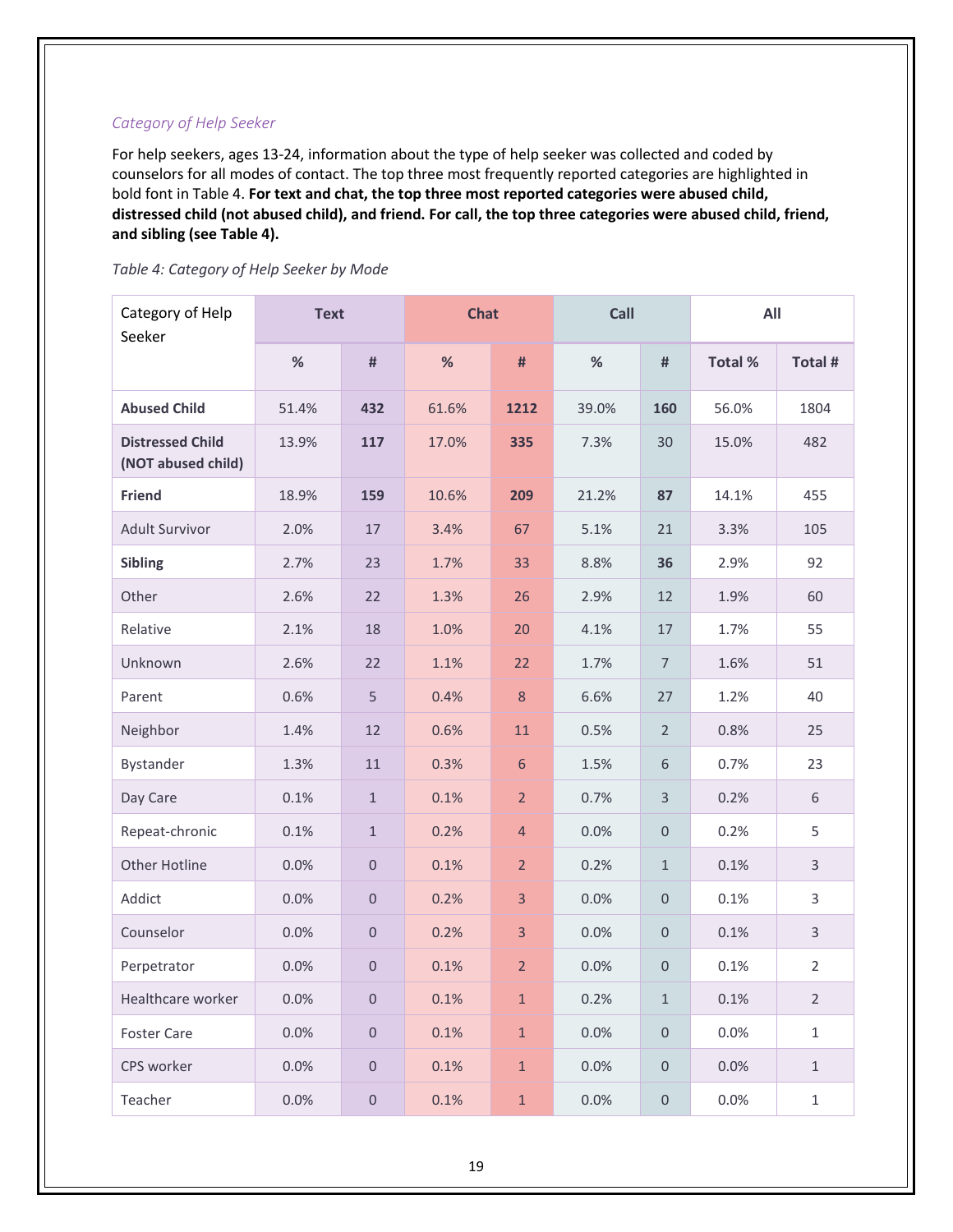### <span id="page-22-0"></span>*Learned about the Hotline*

Information about how the help seeker learned about the hotline was collected. Text and chat help seekers were asked how they learned about the hotline in the pre-survey items. Counselors collected how call help seekers learned about the hotline and coded help seekers' responses into an item with a drop-down list. The most frequently reported way that text, chat, and call help seekers learned about the hotline was through online sources (see Table 5).

Additionally, for Research Question 4, there was one outcome objective for PACTECH regarding assessing how help seekers learned about PACTECH through online sources. Counselors coded help seeker responses into designated categories. The target outcome objective states that 60% of text/chat/call users will say they learned about PACTECH online.

# **The outcome objective was almost met, with an overall average of 56.9% of text, chat, and call help seekers reporting learning about PACTECH through online sources.**

- **56.9% (n=1,832) of all help seekers (all modes combined), ages 13-24, reported hearing about the hotline through a website or internet source.**
	- o **66.9%** (n=562) of **text** help seekers ages 13-24 reported hearing about the hotline through a website or internet source.
	- o **48.2%** (n=950) of **chat** help seekers ages 13-24 reported hearing about the hotline through a website or internet source. Chat help seekers reported less frequently hearing about the hotline through a website or internet source than the target outcome objective of 60%. But in order to chat, a help seeker must in some fashion be on the website through the internet.
	- o **78.0%** (n=320) of **call** help seekers ages 13-24 reported hearing about the hotline through a website or internet source.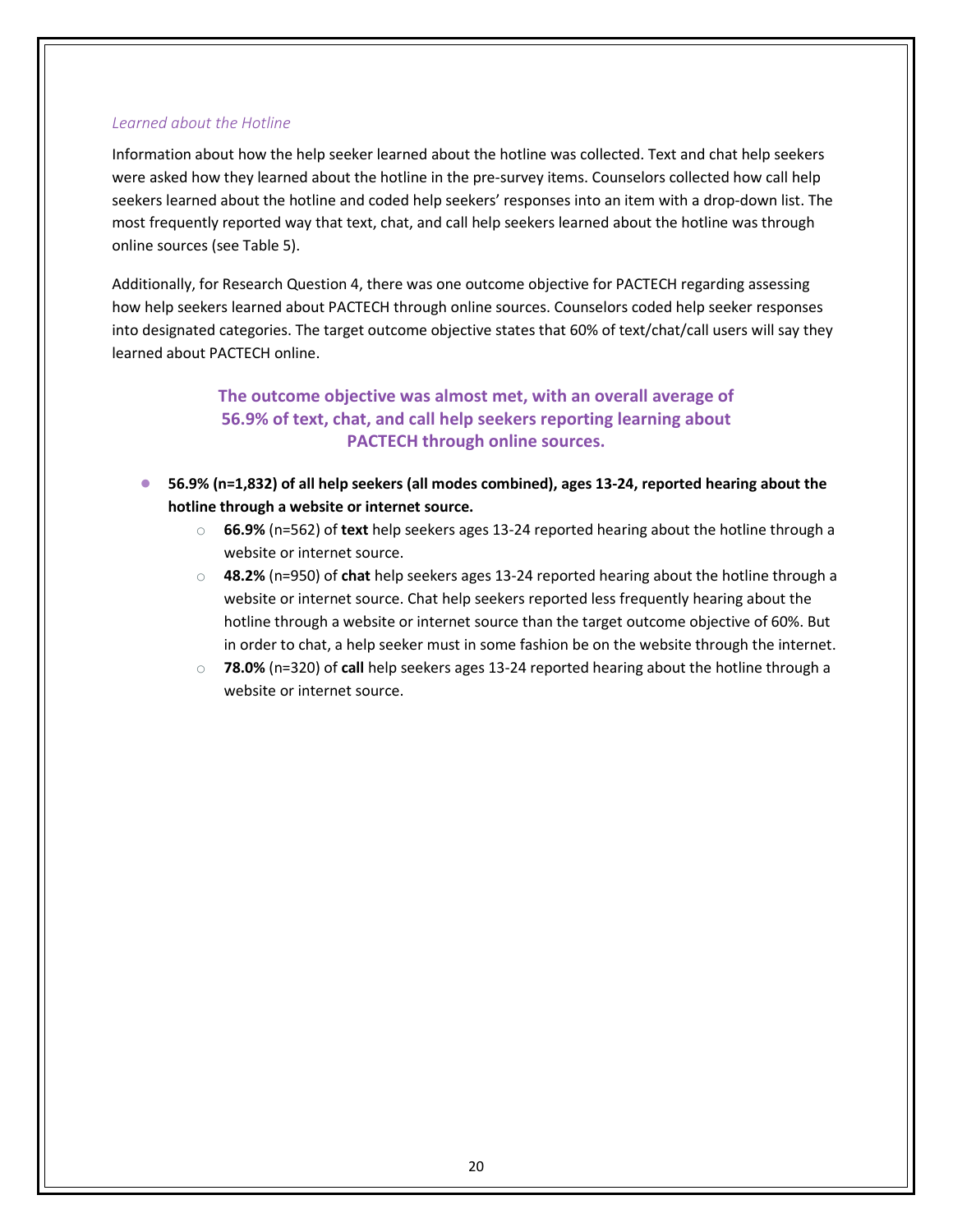# <span id="page-23-0"></span>*Table 5: Learned About the Hotline Source by Mode*

| Learned About the Hotline            | <b>Text</b> |                  | <b>Chat</b> |                | Call  |                     | All     |                |
|--------------------------------------|-------------|------------------|-------------|----------------|-------|---------------------|---------|----------------|
| Source                               | %           | #                | %           | #              | %     | #                   | Total % | Total #        |
| <b>Website-Internet</b>              | 66.9%       | 562              | 48.2%       | 950            | 78.0% | 320                 | 56.9%   | 1832           |
| Unknown                              | 3.8%        | 32               | 12.7%       | 251            | 4.9%  | 20                  | 9.4%    | 303            |
| <b>Other Hotline</b>                 | 8.6%        | 72               | 10.2%       | 200            | 3.2%  | 13                  | 8.9%    | 285            |
| Friend                               | 7.1%        | 60               | 6.6%        | 130            | 3.4%  | 14                  | 6.3%    | 204            |
| <b>National Domestic Violence</b>    | 2.7%        | 23               | 8.5%        | 167            | 1.7%  | $\overline{7}$      | 6.1%    | 197            |
| <b>Repeat Call/Called Before</b>     | 0.8%        | $\overline{7}$   | 3.1%        | 61             | 2.2%  | $9$                 | 2.4%    | 77             |
| Professional (agency clergy          | 1.7%        | 14               | 2.5%        | 49             | 1.7%  | $\overline{7}$      | 2.2%    | 70             |
| Family member/friend                 | 3.1%        | 26               | 1.5%        | 29             | 1.5%  | 6                   | 1.9%    | 61             |
| Other                                | 1.7%        | 14               | 1.3%        | 26             | 1.0%  | $\overline{4}$      | 1.4%    | 44             |
| National Runaway Safeline            | 0.4%        | 3                | 1.6%        | 32             | 1.0%  | $\overline{4}$      | 1.2%    | 39             |
| YouTube                              | 0.7%        | 6                | 0.7%        | 14             | 0.0%  | $\mathbf{0}$        | 0.6%    | 20             |
| <b>National Sexual Assault</b>       | 0.4%        | $\overline{3}$   | 0.9%        | 17             | 0.0%  | $\mathbf{0}$        | 0.6%    | 20             |
| <b>Family Member</b>                 | 0.7%        | 6                | 0.6%        | 11             | 0.7%  | $\overline{3}$      | 0.6%    | 20             |
| Social Media: Unspecified            | 0.5%        | $\overline{4}$   | 0.7%        | 13             | 0.2%  | $\mathbf{1}$        | 0.6%    | 18             |
| <b>Television/Streaming Services</b> | 0.1%        | $\mathbf{1}$     | 0.4%        | $\overline{7}$ | 0.0%  | $\mathbf{0}$        | 0.2%    | $\,8\,$        |
| Social Media: Instagram              | 0.0%        | $\boldsymbol{0}$ | 0.3%        | 5              | 0.2%  | $\mathbf{1}$        | 0.2%    | 6              |
| Marketing Media (magnets             | 0.2%        | $\overline{2}$   | 0.1%        | $\overline{2}$ | 0.0%  | $\mathbf 0$         | 0.1%    | $\overline{4}$ |
| Newspaper/Magazine                   | 0.2%        | $\overline{2}$   | 0.1%        | $\mathbf{1}$   | 0.2%  | $\mathbf{1}$        | 0.1%    | $\overline{4}$ |
| Discord                              | 0.0%        | $\mathbf 0$      | 0.2%        | 3              | 0.0%  | $\boldsymbol{0}$    | 0.1%    | 3              |
| Social Media: TikTok                 | 0.1%        | $1\,$            | 0.1%        | $\mathbf{1}$   | 0.0%  | $\boldsymbol{0}$    | 0.1%    | $\overline{2}$ |
| In & Out Burger bag                  | 0.1%        | $\mathbf{1}$     | 0.0%        | $\mathbf{0}$   | 0.0%  | $\mathbf 0$         | 0.0%    | $1\,$          |
| Social Media: Facebook               | 0.1%        | $1\,$            | 0.0%        | $\mathbf 0$    | 0.0%  | $\mathsf{O}\xspace$ | 0.0%    | $\mathbf{1}$   |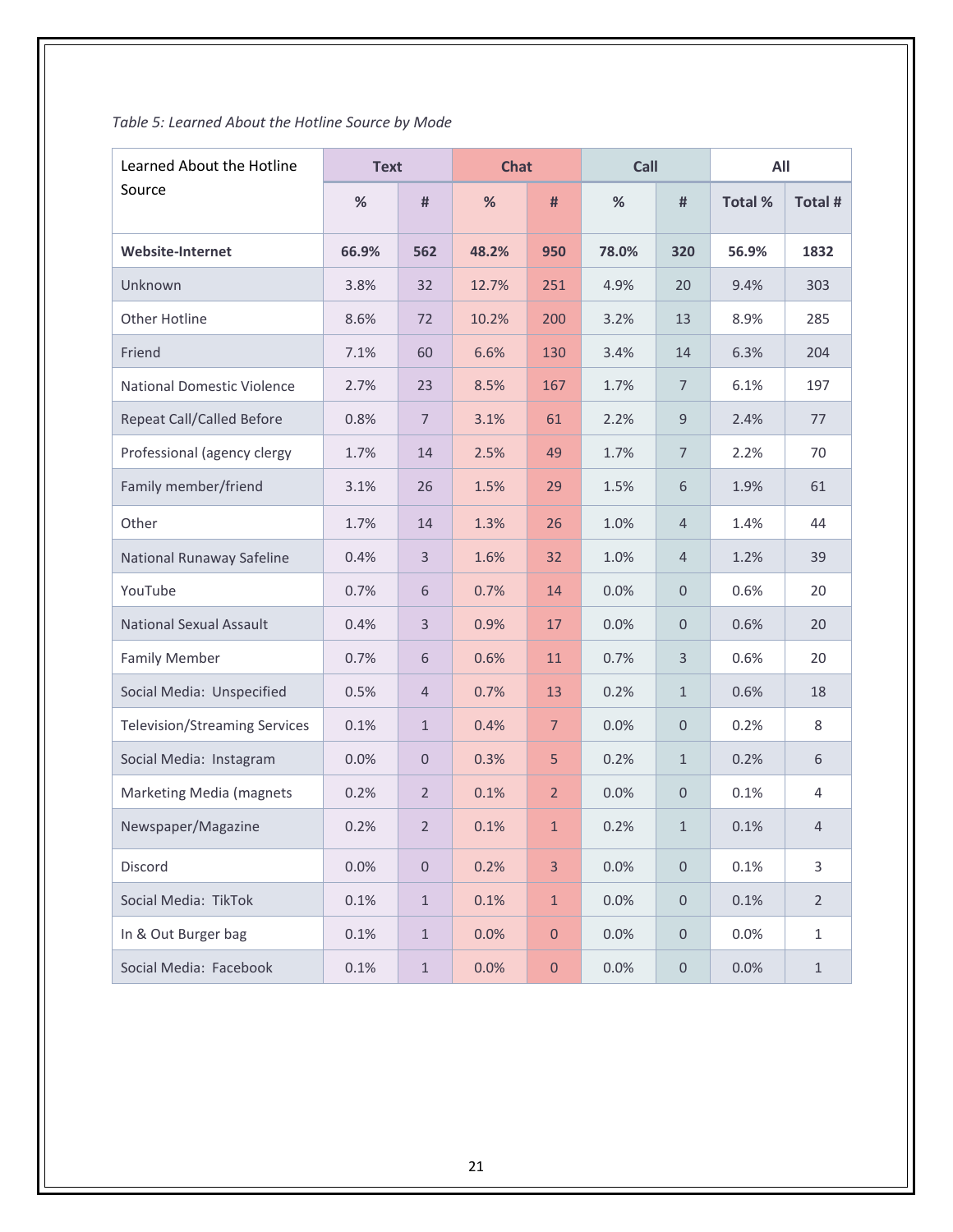### <span id="page-24-0"></span>*Post-survey Response Percentage*

To answer the question of response proportion, a percentage was calculated from the number of people who responded to a post-survey. The post-survey response percentage was determined by first examining the number of help seekers in the target population, 13-24, a Level 2 or 3 intervention, and those who did not have a dropped contact. Next, a new variable was created to determine if a post-survey was completed for each help seeker. A percentage was then calculated based on these two numbers for each mode. All text and chat help seekers were offered the post-survey. For call help seekers, counselors captured whether a post survey was offered. This variable was used to delete help seekers not offered the survey.

**The post-survey response percentage for help seekers ranged from 28.5% to 35.8%**. The following is a breakout of post-survey response percentages by mode of contact:

- 28.5% Post-text survey response percentage
	- o 840 of 2,947 **Text** post-surveys completed
- 35.8% Post-chat survey response percentage
	- o 1,969 of 5,507 **Chat** post-surveys completed
- 29.6% Post-call survey response percentage
	- o 410 of 1,383 **Call** post-surveys completed

#### <span id="page-24-1"></span>PRESENTING ISSUE

Counselors coded the presenting issue for which help seekers, ages 13-24, contacted the hotline. Help seekers were able to report more than one presenting issue (see Table 6). The **ten most frequently reported presenting issues** by help seekers across modes are listed below (see Figure 11), accompanied by qualitative quotes to provide brief context to each issue. Quotes were provided from help seeker transcripts by Dr. Laura Schwab Reese, Qualitative Specialist and partner on the PACTECH project.

| 1. Abuse-Emotional                     | "He always threatens to hurt me and calls me names that I'm not even comfortable<br>telling my best friend."                         |
|----------------------------------------|--------------------------------------------------------------------------------------------------------------------------------------|
| $2.$ CPS                               | "I'm wondering whether or not I should call CPS on some family members of mine                                                       |
| <b>Questions/Information</b>           | because of how they're treating the kids."                                                                                           |
| 3. Parent-Teen<br><b>Relationships</b> | "My parents are very controlling"                                                                                                    |
| 4. Abuse-Physical                      | "I have physical scars from what happened to me from them"                                                                           |
| <b>5. CPS Report Abuse</b>             | "Should I wait to contact CPS in the morning? It's midnight for me & I feel safe<br>enough for tonight"                              |
| 6. Mental Health Issues                | "also can't get help for anxiety/depression problems because they won't let me see a<br>therapist anymore"                           |
| 7. Teen Issues                         | "when I started to do poorly in school due to my dad having a heart attack"                                                          |
| 8. Abuse/Neglect                       | "he does not get bathed he barely knows how to talk he will stay in the same clothes<br>for weeks she leaves him alone all the time" |
| 9. Abuse/Sexual                        | "She told me that her grandfather has been touching her and her Bubba when<br>nobody is around."                                     |
| <b>10. Suicide Issues</b>              | "Everything makes me want to self harm (cutting) or even commit suicide"                                                             |

|  |  | Figure 11: Top Ten Presenting Issues |  |
|--|--|--------------------------------------|--|
|  |  |                                      |  |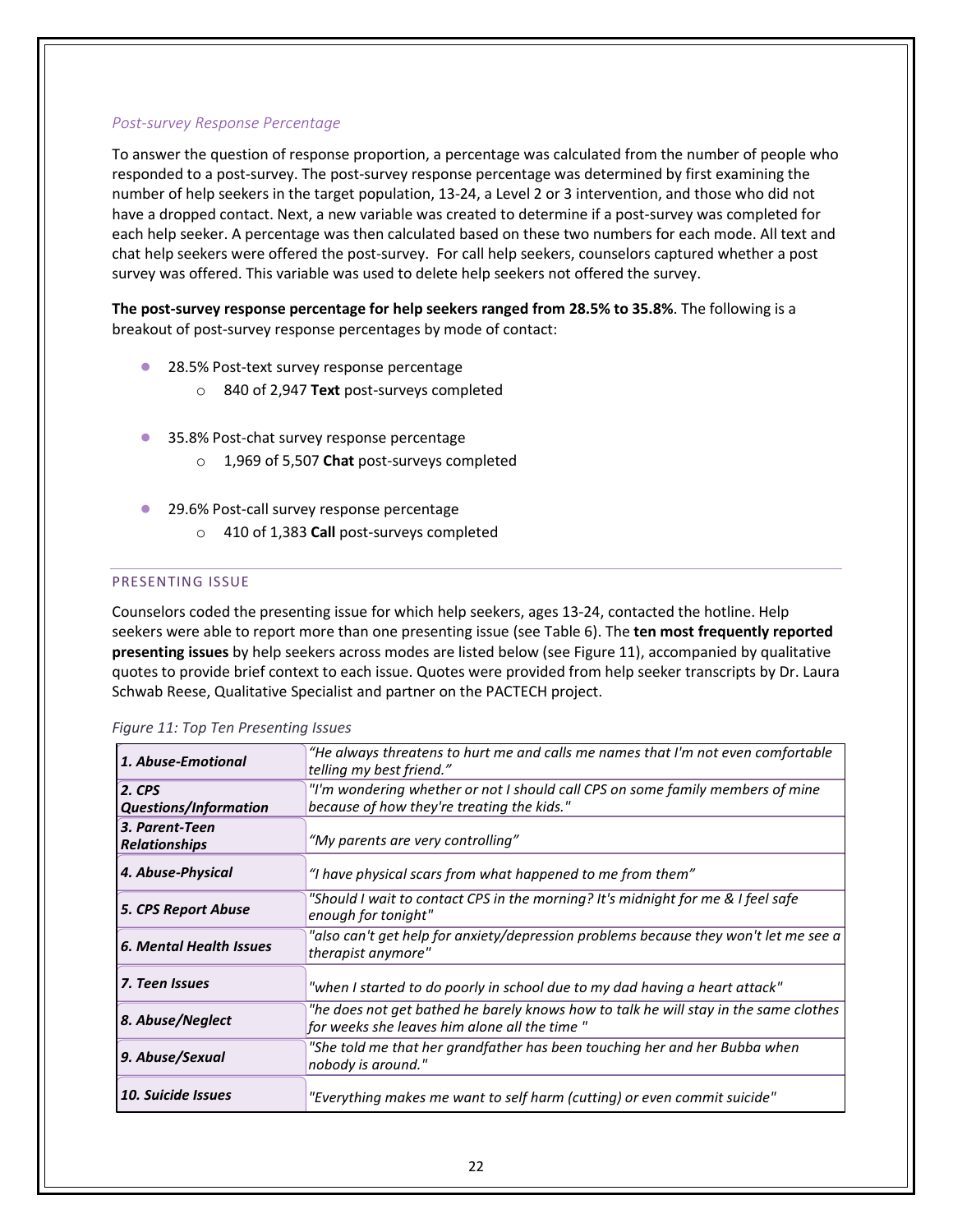**For text help seekers and for chat help seekers the most frequently reported issue was Abuse-Emotional. For callers the most frequently reported issue was CPS Report Abuse.** Help seekers were able to report more than one presenting issue per contact. The top ten most frequently reported presenting issues for each mode are in bold font in Table 6. (Please note that the row for *parenting concerns-own* is also in bold since it was a population of interest for the project.) Furthermore, the 11<sup>th</sup> most reported presenting issue was COVID-19.

# Presenting Issue **Text Chat Call All**<br>  $\frac{1}{4}$  **Call All**<br>  $\frac{1}{4}$  **Call All # # # Total # Abuse-Emotional 465 1,246 203** 1,914 **CPS Questions/Information 397 912 232** 1,541 **Parent-Teen Relationships 1315 866 79** 1,260 **Abuse-Physical 287 799 146** 1,232 **CPS Report Abuse 328 629 238** 1,195 **Mental Health Issues 203 593 119** 915 **Teen Issues 130 351 45** 526 **Abuse-Neglect 145 248 79** 472 **Abuse-Sexual 74 169** 40 283 **Suicide Issues** 52 **175** 27 254 **COVID-19** 36 123 **55** 214 **Childhelp Information** 38 103 **46** 187 Discipline/Behavior Issues 139 130 15 184 **Domestic Violence 53** 101 27 181 Addiction/Substance Abuse 141 78 26 145 Runaways 29 29 90 26 145 Other 37 91 14 142 LGBTQIA Issues 20 138 238 37 10 135 Legal Issues 132 Parenting Concerns-Other Child 46 54 19 19 119 School Issues 24 69 16 109 Abuse-Neglect: Medical 122 65 13 100 Abuse-Sibling 20 50 8 78 Emancipation 12 12 41 19 72 Adult Survivor Issues 13 13 42 16 71 Child Support-Custody Dispute 21 28 16 5 Online Concerns 22 28 8 58 Bullying 13 37 55 55 System Failure 13 26 13 47

Child Care Issues 27 12 14 14 1 27 **Parenting Concerns- Own 4 8 13 25**  Abandonment 4 10 9 23 Sex Offender Issues 1 14 11 4 19 Homelessness 5 5 8 5 18 Abuse-Elderly or Adult 10 10 10 4 17

### <span id="page-25-0"></span>*Table 6: Presenting Issues Reported by Help Seekers by Mode*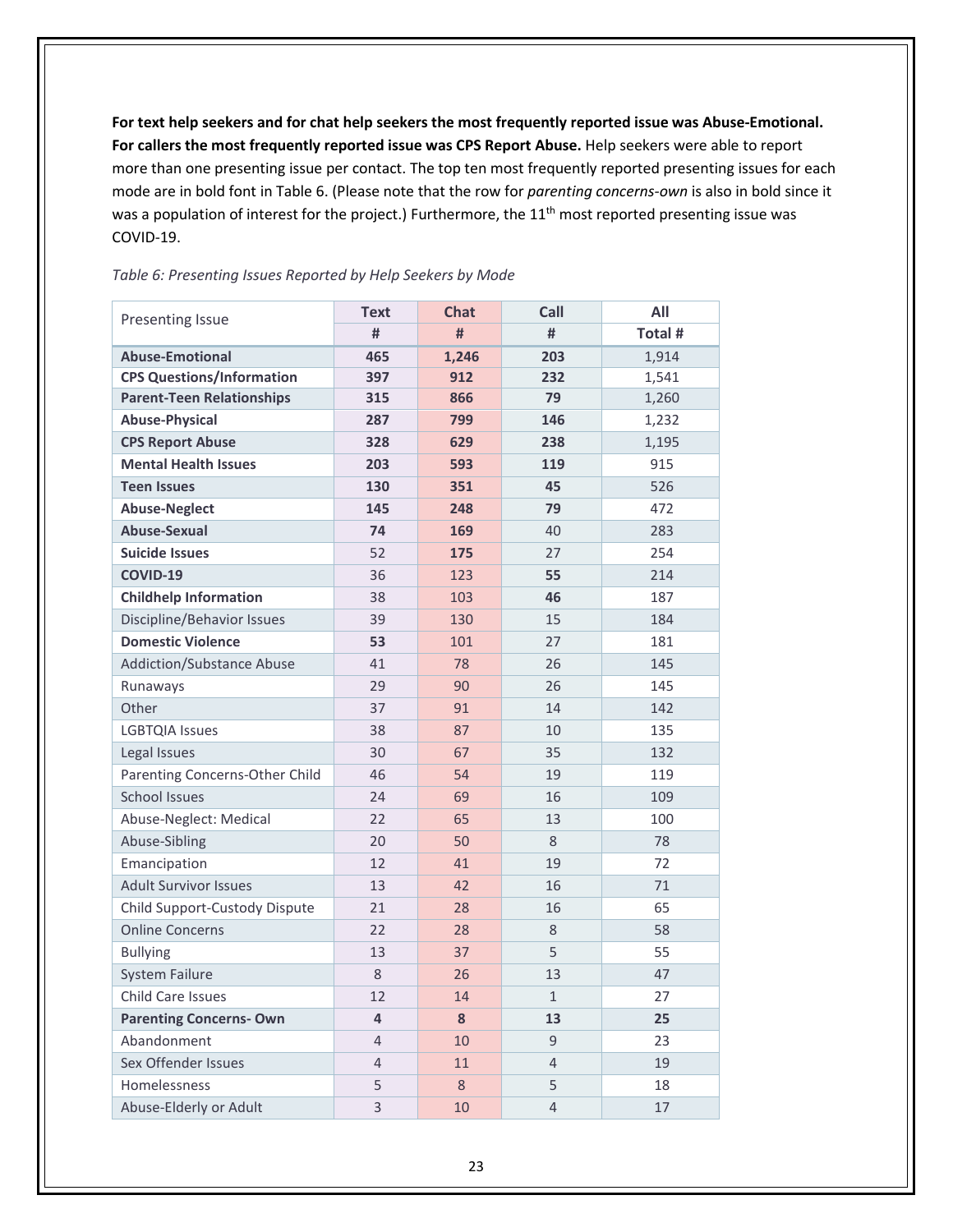| <b>Presenting Issue</b>        | <b>Text</b>  | <b>Chat</b>    | Call                     | All            |
|--------------------------------|--------------|----------------|--------------------------|----------------|
|                                | #            | #              | #                        | Total #        |
| <b>Grandparent Rights</b>      | $\mathbf{1}$ | $\overline{4}$ | C                        | 7              |
| <b>Trafficking</b>             | 1            | 3              | 1                        | 5              |
| Father's Rights                |              | $\mathfrak{D}$ | 1                        | 3              |
| Immigration Issues             |              | $\mathfrak{D}$ |                          | $\overline{2}$ |
| <b>Abduction Issues</b>        | 1            |                |                          |                |
| <b>Welfare Fraud</b>           | 1            |                |                          | 1              |
| Youth Sports/Coaching          |              | 1              |                          |                |
| Refugee Issues                 |              | 1              |                          | 1              |
| <b>Donation: Brand Drivers</b> |              |                |                          |                |
| FGM/C                          |              |                |                          |                |
| <b>Forced Child Marriage</b>   |              |                | $\overline{\phantom{0}}$ |                |

# <span id="page-26-0"></span>**RESEARCH QUESTION 5:** WHAT ARE THE BEST PRACTICES FOR COUNSELORS THAT WILL ENGAGE HELP SEEKERS IN TEXT AND CHAT-BASED INTERACTIONS?

Research Question 5 was addressed by Dr. Laura Schwab Reese, Assistant Professor of Public Health at Purdue University, who focused on how PACTECH crisis counselors could provide the most appropriate textand chat-based services to help-seekers. Specifically, young people who disclose their maltreatment experiences must receive appropriate, supportive responses. Many young people feel disrespected, belittled, and shamed when they share their maltreatment experiences with adults. As a result, many young people hesitate to seek maltreatment-related help, which increases the importance of providing the best possible support through PACTECH.

# <span id="page-26-1"></span>PRACTICE MODEL DEVELOPMENT

To develop the practice model, Dr. Schwab Reese applied qualitative content analysis to analyze 315 sessions/conversations that occurred during July 2020. Qualitative content analysis allowed her to examine, in considerable detail, elements of conversations that resulted in positive or negative experiences for young people. Positive and negative experiences were identified through post-survey responses and conversational cues (i.e., that's so helpful, thanks for sharing that, you're no help, what's the point of [this service]). As Dr. Schwab Reese reviewed each type of conversation, the focus was on the structure of the conversation, the content discussed during the conversation, and how crisis counselors attended to the emotional dynamics of the discussions.

#### <span id="page-26-2"></span>CONVERSATION STRUCTURE

In general, conversations progressed through five stages:

- 1. Clarifying the purpose of the service,
- 2. Exploring the issue(s),
- 3. Problem-solving,
- 4. Resolution, and
- 5. Conclusion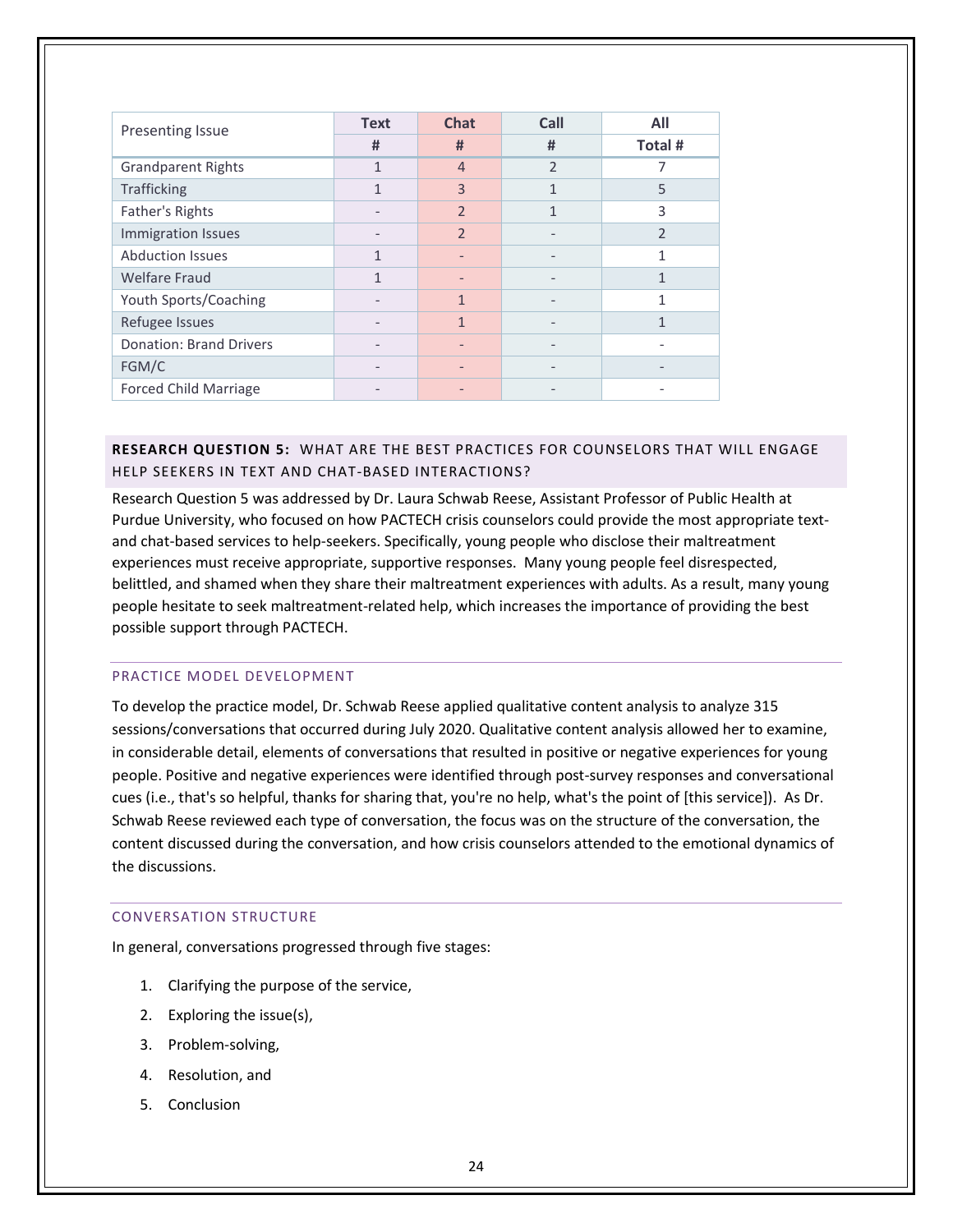Although most conversations contained these five components, the order of the stages varied based on the needs of the help-seeker. For the most part, conversations progressed through stages one, two, and three. After problem-solving, conversations either moved to resolution or back to exploring the issues. Usually, conversations that moved through multiple rounds of issue exploration and problem-solving involved more complex situations and/or multiple types of family dysfunction.

### <span id="page-27-0"></span>CONTENT

Dr. Schwab Reese found a wide range of content discussed during the conversations. Much of the content was specific to the unique circumstances shared by the help-seeker but could be generally categorized. Most of the discussions included four primary types of content:

- 1. Fact-seeking,
- 2. Problem-solving,
- 3. Resources, and
- 4. Risk Assessment.

Fact-seeking usually occurred during the issue exploration stage of the conversation. Crisis counselors sought to understand the situation, or the help-seeker sought information relevant to their specific situation. Problem-solving content focused on what had been tried, existing supports or resources, and giving advice or ideas. Resources were specific places where help-seekers could receive additional support. Child protective services (CPS), counseling, and other online services were commonly recommended by crisis counselors. Finally, some help-seekers were in dangerous situations. Crisis counselors used risk assessment processes when they suspected that the help-seekers were experiencing suicidal thoughts or imminent danger.

#### <span id="page-27-1"></span>EMOTIONAL DYNAMICS

The emotional dynamics of the conversations had a significant impact on help-seekers' satisfaction with the conversations. Some of these elements of the conversation were focused on building rapport and confirming to the help-seeker that they were seen and heard. Microcounseling skills, including reflecting feelings, validating, unconditional positive regard, and asking open questions, were common ways that crisis counselors tried to build rapport and affirm the help-seekers. Other approaches were more explicitly focused on feelings. Praise, apologizing for the help-seeker situations, and expressing gratitude towards the helpseeker were common.

#### <span id="page-27-2"></span>THE PRACTICE MODEL

The practice model was built on these findings. There are several key aspects of the practice model. First, it has the five phases that closely follow the usual model for crisis counseling. These phrases are presented in a circle, rather than linearly, to reflect that crisis counselors need to be willing to move through different phases based on the needs of the help-seekers. Second, being empathetic, person-centered, and clear is at the center of all conversations. When crisis counselors are empathetic, focused on the individual, and clear in their communication, most conversations flow well and meet the needs of the help-seeker. Finally, the practice model does not include conversation prompts, although it is common to do so. The best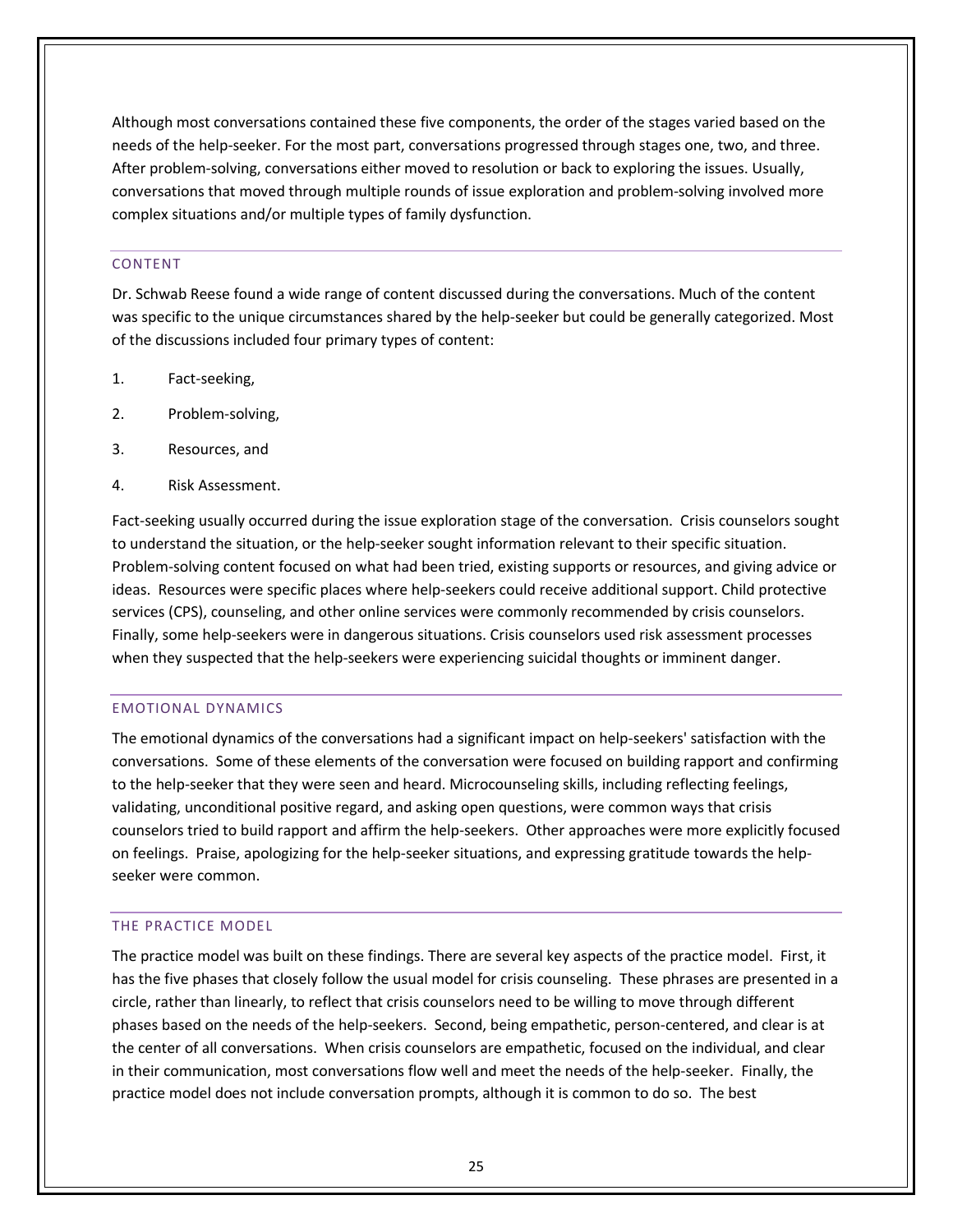conversations occurred when crisis counselors were genuine and used their authentic voice rather than following a script. As a result, there are conversation guides instead of prompts. As crisis counselors move through the practice model, they are encouraged to consider critical components of the phase (i.e., Keep in Mind prompts), the underlying emotional dynamic of the phase (i.e., Underlying Meaning prompts), and indications when it is appropriate to move to the next phase (i.e., Intended Outcome phases).

Crisis counselors were trained on the practice model during May 2021. Additional training focused on building skills, knowledge, and attitudes will be implemented during 2021-2022. Evaluation of the practice model and these trainings will continue through September 2022.



*Figure 12: PACTECH Practice Model*